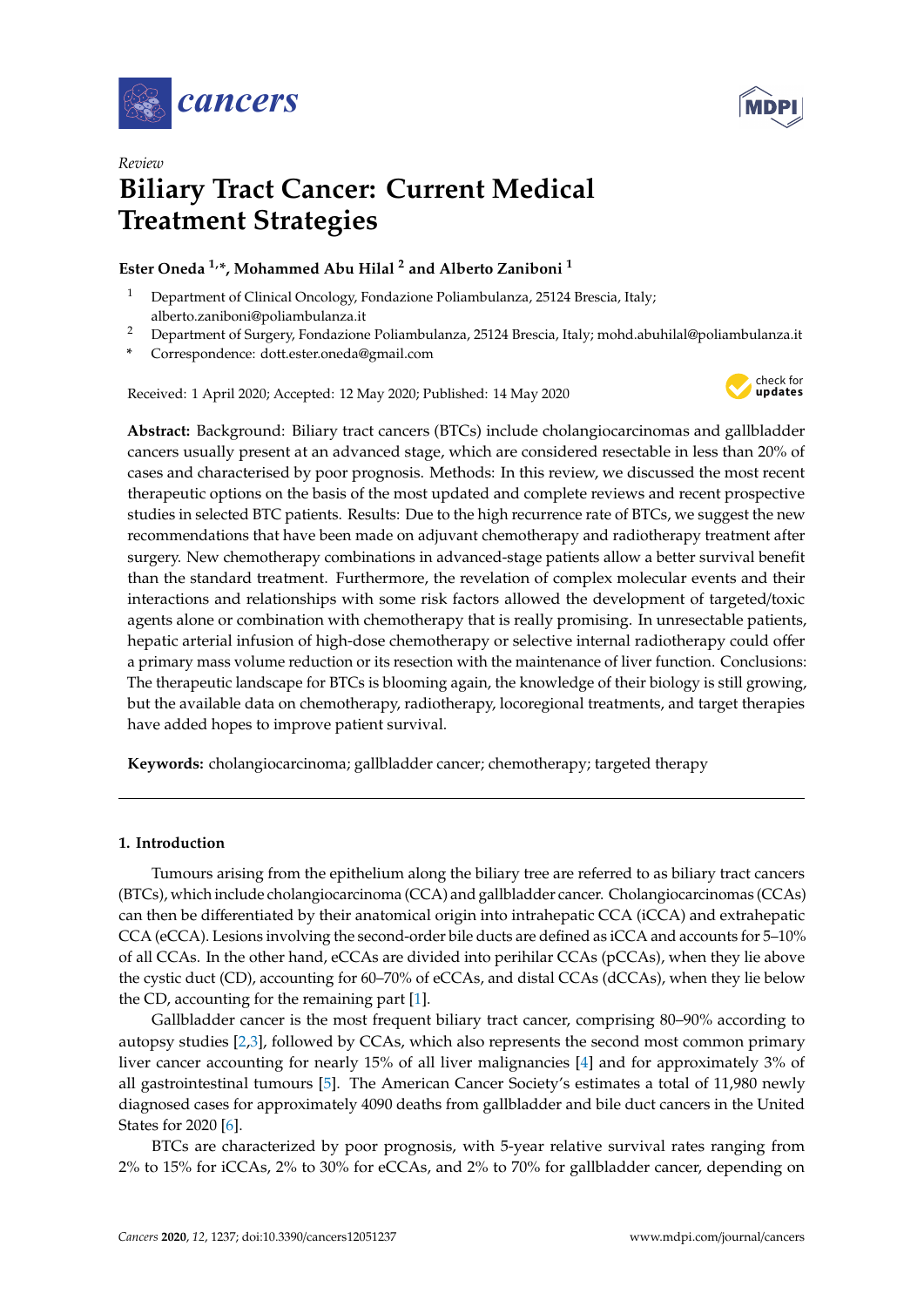stage [\[7\]](#page-9-6). Similarly, poor mean overall survival (OS) rate for patients with CCAs (less than 24 months) and gallbladder cancer (6 months) has been reported [\[8\]](#page-9-7).

Cholangiocarcinoma and gallbladder cancers occur largely after the fourth and sixth decade of life, respectively, and are more frequent in men than in women [\[9\]](#page-10-0). They are relatively rare in the Western world; however, higher incidence clusters have been found in some areas of Asia and the Andes [\[7\]](#page-9-6), with the highest incidence rates of iCCAs reported in northern Thailand (113 per 100,000 person-years among men and 50 per 100,000 person-years among women), possibly due to genetic and environmental differences [\[9\]](#page-10-0). In fact, endemic fluke Opisthorchis viverrini (a flatworm that infects humans via ingestion of raw or pickled fish) infection in this area has been reported, and CCA makes up 89% of primary liver cancers [\[9\]](#page-10-0).

Other risk factors for CCA are parasitic infections; bile duct disorders, such as primary sclerosing cholangitis (PSC), biliary cysts, or ductal stone disease; toxins; viral hepatitis, such as hepatitis C and B. These risk factors are associated with chronic inflammation of the biliary tree and liver injury that predispose the affected individuals to carcinogenesis [\[5\]](#page-9-4).

Gallbladder cancer, instead, has a particularly high incidence in Chile, Japan, and northern India [\[2\]](#page-9-1) and is commonly associated with chronic inflammation, with metaplasia progressing to dysplasia, carcinoma in situ, and then, invasive cancer. Gallstone disease, gallbladder polyps, chronic Salmonella infection, congenital biliary cysts, and abnormal pancreaticobiliary duct junction have been reported as important precursors [\[2\]](#page-9-1).

Biliary tract cancers usually present at an advanced stage, with less than 20% of patients considered resectable at presentation [\[7\]](#page-9-6). In addition, when possible, adjuvant therapy is usually indicated to improve rates of relapse-free survival (RFS) and overall survival (OS) [\[7\]](#page-9-6). In non-operable patients, stent placement can be offered to treat obstructive jaundice, control symptoms such as pruritus, biliary cirrhosis, and cholangitis and decrease related secondary morbidity [\[10\]](#page-10-1). Endobiliary techniques have made notable progress, improving stent median patency with self-expanding bare-metal stents (SEMS) [\[10\]](#page-10-1) and offering local disease control with novel therapies, such as radiofrequency ablation (RFA), photodynamic therapy (PDT), and irreversible electroporation (IRE), thus providing a wider window for administration of cytotoxic therapy to a larger pool of patients [\[11\]](#page-10-2).

Studies of adjuvant treatment options have historically been small, retrospective, and non-randomized and include a mixture of patients with gallbladder and other biliary tract tumours. Recently, results from prospective trials of adjuvant therapy for BTC have been published and have made a step forward in the current recommendations [\[7\]](#page-9-6). In the advance setting, during the past decade, the evidence base for the treatment consisted of gemcitabine–cisplatin as front line regimen [\[12\]](#page-10-3), but the median overall survival was under 1 year. In order to improve outcomes, novel targeted/toxic agents alone or in combination with chemotherapy are under investigation.

The purpose of this review is to analyse and discuss the latest therapeutic options, including adjuvant, first- and second-line chemotherapy, targeted therapies, combination treatments, and locoregional therapies, for patients with biliary tract cancers.

In recent years, some studies have focused on BTC behaviour and their prognosis by anatomical site, their responsivity to chemotherapeutic agents and their molecular pathophysiology, finding new treatment options, and carcinogenic role of some genes, and genes affected by copy number alterations which can benefit from targeted therapy. We herein discuss these latest therapeutic strategies and their possible future applications.

## **2. Results**

#### *2.1. Chemotherapy Treatment*

#### 2.1.1. Adjuvant Therapy

Three important Phase III randomised clinical trials, comparing chemotherapy treatment to observation alone in resected BTC patients, have been published in the last 2 years [\[13](#page-10-4)[–15\]](#page-10-5). The BCAT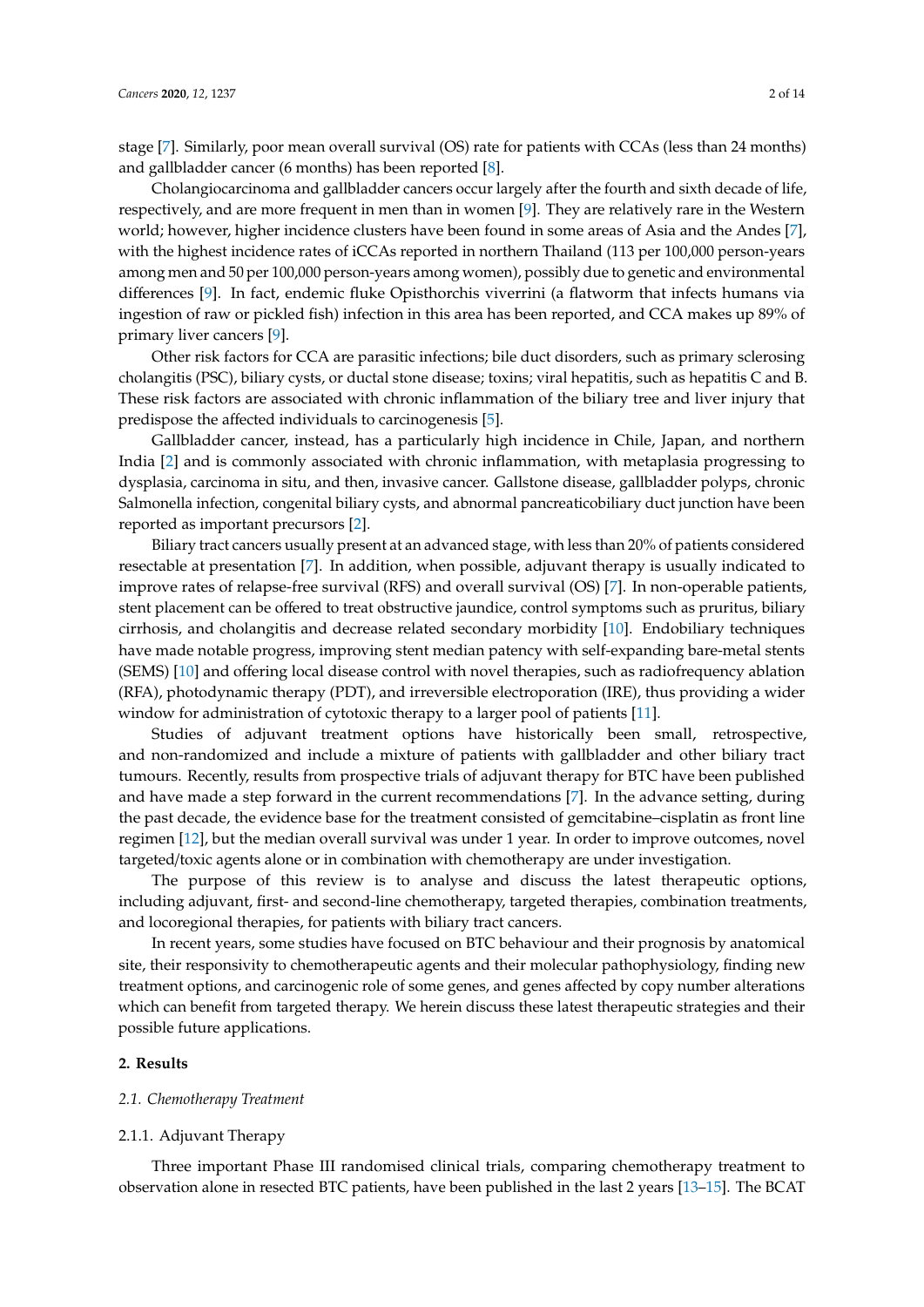trial and the PRODIGE-12/ACCORD-18 trial have failed to show any benefit with gemcitabine (Gem) or with the combinations of gemcitabine and oxaliplatin (GemOx) chemotherapy in patients with resected BTC when compared to an observation alone arm [\[13](#page-10-4)[,14\]](#page-10-6). Unlike the previous two trials, the BILCAP trial [\[15\]](#page-10-5) have interestingly shown a significant benefit in terms of OS associated with capecitabine (Cap), administered for eight cycles, vs. observation alone (OS 51.1 months, 95% CI 34.6–59.1 vs. 36.4 months, 95% CI 29.7–44.5). Even though the BILCAP study did not meet its primary end-point goal (pre-planned target HR of 0.69), in the ITT population, a significant survival benefit of 53 months associated with Cap vs. 36 months associated with observation alone (HR 0.81 (95% CI 0.63–1.04); *p*-value 0.097) has been reported. In addition, a significant benefit in terms of RFS (24.4 months (95% CI 18.6–35.9) vs. 17.5 months (95% CI 12.0–23.8); HR 0.75 (95% CI 0.58–0.98); *p*-value 0.033) has been noted. These trials were compared in different meta-analyses. and their results are summarised in Table [1.](#page-2-0)

<span id="page-2-0"></span>

| Study                                                                                                     | Number and Type<br>of Patients                      | <b>Study Arms</b>                                                                                                                                                                                               | <b>RFS</b>                                                                                                                                                        | <b>OS</b>                                                                                                                                                |
|-----------------------------------------------------------------------------------------------------------|-----------------------------------------------------|-----------------------------------------------------------------------------------------------------------------------------------------------------------------------------------------------------------------|-------------------------------------------------------------------------------------------------------------------------------------------------------------------|----------------------------------------------------------------------------------------------------------------------------------------------------------|
| Primrose et al. [15]<br>randomised, controlled,<br>multicentre, phase III<br><b>BILICAP</b> trial         | 447 CCA or<br>muscle-invasive<br>gallbladder cancer | Cap: 1250 mg/m <sup>2</sup> twice<br>a day on days 1 to 14 of<br>a 3-week cycle for 24 weeks<br>(8cycles)<br>VS.<br>Obs                                                                                         | Cap: 24.6 months (95% CI,<br>18.9 to 36.7 months)<br>Obs: 17.6 months (95% CI,<br>12.8 to 27.6 months)<br>HR 0.76 (95% CI, 0.58 to 0.99;<br>$p = 0.039$           | Cap: 51.1 months (95% CI,<br>34.6 to 59.1 months)<br>Obs: 36.4 months (95% CI,<br>29.7 to 44.5 months)<br>HR: 0.81 (95% CI, 0.63 to<br>$1.04; p = 0.097$ |
| Edeline et al. [14]<br>multicentre, open-label,<br>randomised phase III<br>PRODIGE 12-ACCORD 18<br>trial  | 196 resected BTC                                    | Gem 1000 mg/m <sup>2</sup> on day 1<br>and oxaliplatin 85 mg/m <sup>2</sup> on<br>day 2 for 12 cycles<br>VS.<br>Surveillance                                                                                    | GemOx: 30.4 months<br>(95% CI, 15.4 to 43.0 months)<br>Surveillance: 18.5 months<br>(95% CI, 12.6 to 38.2 months)<br>HR 0.71 (95% CI, 0.62 to 1.25;<br>$p = 0.48$ | GemOx: 24-months OS 69%<br>48-months OS 51%<br>72-months OS 51%<br>Surveillance: 24-months OS<br>76%<br>48-months OS 52%<br>72-months OS 48%             |
| Ebata et al. [13]<br>randomised phase III<br><b>BCAT</b> trial                                            | 225 resected BTC                                    | Gem 1000 mg/m <sup>2</sup> on days<br>1,8, and 15 every 4 weeks (6<br>cycles)<br>VS.<br>Obs                                                                                                                     | Gem: 36.0 months<br>Obs: 39.9 months<br>HR 0.93 (95% CI, 0.66 to 1.32;<br>$p = 0.693$                                                                             | Gem: 62.3 months<br>Obs: 63.8 months<br>HR 1.01 (95% CI, 0.70 to 1.45;<br>$p = 0.964$                                                                    |
| Kobayashi et al. [16]<br>multicentre, randomised<br>phase II KHBO 1208 trial                              | 70 BTC after major<br>hepatectomy                   | Gem 1000 mg/m <sup>2</sup> on days 1<br>and 8 every 2 weeks<br>VS.<br>S1 80 mg/m <sup>2</sup> /day for 28 days<br>every 6 weeks                                                                                 | 1-year 51.4% vs. 62.9%<br>2-year 31.4% vs. 51.4%                                                                                                                  | 1-year 80% vs. 97.1% HR<br>0.48 (CI 90%, 0.24-0.93)<br>2-year 60% vs. 80%                                                                                |
| Nakachi et al. [17]<br>open-label, multicentre,<br>randomised phase III<br><b>ASCOT</b> trial             | 350 resected BTC                                    | S1: 40-60 mg/day related to<br>BSA (body surface area)<br>vs. Obs                                                                                                                                               | n.a                                                                                                                                                               | 3-year OS n.a vs. 47%                                                                                                                                    |
| Stein et al. [18] randomised,<br>multidisciplinary,<br>multinational phase III<br><b>ACTICCA-01 trial</b> | <b>CCA</b><br>and gallbladder<br>cancer             | Cis/Gem on days 1 and 8<br>every 3 weeks, Cisplatin<br>$(25 \text{ mg/m}^2)$ and Gemcitabine<br>$(1000 \text{ mg/m}^2)$ vs.<br>Cap from days 1 to 14 every<br>3 weeks $(1250 \text{ mg/m}^2)$ , twice<br>daily) | n.a                                                                                                                                                               | n.a                                                                                                                                                      |

|  |  |  |  |  |  |  | <b>Table 1.</b> Summary of adjuvant treatments. |
|--|--|--|--|--|--|--|-------------------------------------------------|
|--|--|--|--|--|--|--|-------------------------------------------------|

CCA = cholangiocarcinoma; BTC = biliary tract cancer; Gem = gemcitabine; Cap = capecitabine; Obs = observation; S1 = tegafur/gimeracil/oteracil; Cis = cisplatin; OS = overall survival; RFS = relapse-free survival; n.a = not available; DFS = disease free survival; CI = confidence interval.

A meta-analysis from Messina et al. [\[19\]](#page-10-10) has shown that adjuvant CT provides a mild benefit in terms of RFS (HR: 0.83, 95% CI 0.69–0.99) and effect on OS, but not in the overall population (HR: 0.91, 95% CI 0.75–1.09) nor the node positive subgroup (HR: 0.84, 95% CI 0.65–1.08), despite a higher risk of  $\geq$  G3–G4 adverse events (AEs; RR: 3.03, 95% CI 2.22–4.15). In contrast, Caparica et al. [\[20\]](#page-10-11), analyzing those three clinical trials, stated that no difference in OS was observed between chemotherapy and observation, whereas a significant improvement was seen in RFS. Furthermore, a trend in benefit from adjuvant chemotherapy was observed in N+ patients. However, the lack of individual patient data, long recruitment periods, differences in clinical trial design, heterogeneity in CT regimens and patient's characteristics, different access to chemotherapy delivered after disease recurrence, and no stratification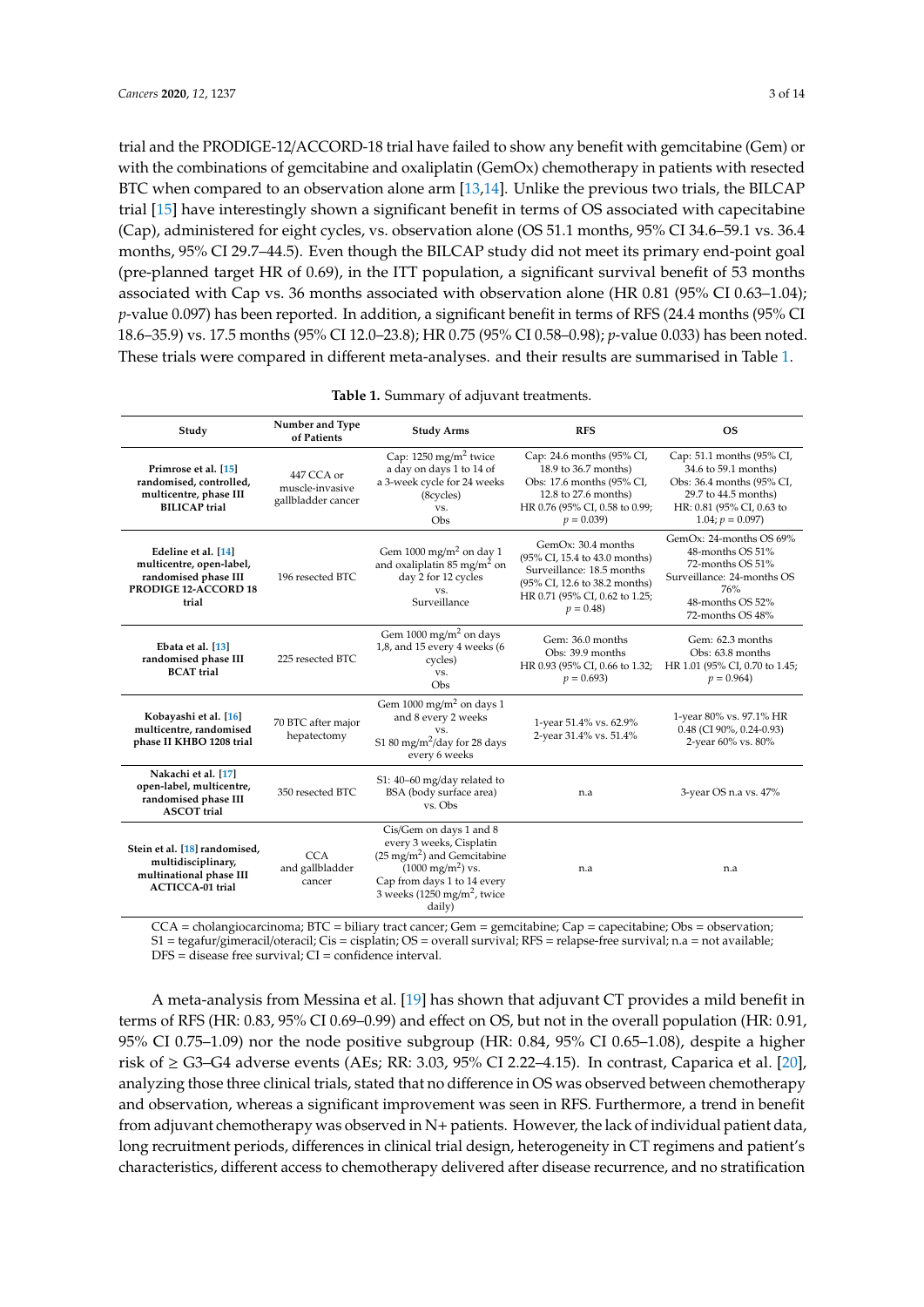of patients according to BTC subtype could have skewed the results [\[19\]](#page-10-10). Lamarca et al. [\[21\]](#page-10-12) found other limitations in the design of these studies, such as follow-up time, power, and data maturity.

Based on these findings, the ASCO guidelines have [\[7\]](#page-9-6) recommended adjuvant capecitabine for a period of six months following curative resection of BTCs (CCA and GBC). Researchers agree on the fact that 12–16 weeks of recovery time is required after surgery prior to starting adjuvant therapy, and the administration of chemotherapy during a limited period of time (rather than until disease recurrence) is accepted as standard practice in the adjuvant setting and has been shown to be safe. Finally, based on the data available, chemotherapy based on fluoropyrimidines seems to be preferable [\[22\]](#page-10-13).

This was also confirmed by the Japanese Phase II randomized KHBO 1208 trial [\[16\]](#page-10-7) that compared 6-months of CT with biweekly Gem to tegafur/gimeracil/oteracil (S-1) in BTC Asian patients after major hepatectomy. S-1 has shown superior outcomes (*p* < 0.10) in terms of OS and 2-year RFS. Nowadays, the Phase III Japanese ASCOT trial is testing S-1 vs. observation in patients with resected BTC [\[17\]](#page-10-8), while the multinational ACTICCA-01 trial [\[18\]](#page-10-9) is testing cisplatin plus gemcitabine (the CisGem regimen), which is the current standard of care in patients with advanced disease and in patients with curatively resectable disease (Table [1](#page-2-0) shows their regimen schedules). Moreover, the trial also plans to test adjuvant radiotherapy after R1 resection (and no disease progression after adjuvant chemotherapy).

## 2.1.2. Neoadjuvant Therapy

Neoadjuvant therapy could allow us to treat more patients than adjuvant therapy; this suggestion is mainly based on the observation that only 55% of patients who received capecitabine in the BILCAP trial have completed the planned eight cycles of treatment. However, neoadjuvant chemotherapy administration is not always possible due to the patient symptoms such as jaundice or other morbidities that could hold back treatment administration [\[23\]](#page-10-14). Unfortunately, no studies have been published on this specific area.

## 2.1.3. Advanced Disease: First-Line Treatment

The milestone of first-line treatment for BTC comes from the ABC-02 study [\[12\]](#page-10-3) that suggested the efficacy of gemcitabine–cisplatin (GemCis) chemotherapy. Although this regimen has remained the standard of care, the median overall survival is still reported at just under 1 year [\[24\]](#page-10-15). Shroff et al. [\[25\]](#page-11-0) demonstrated that the addition of nab-paclitaxel to standard doublet therapy (known as the GAP regimen: gemcitabine, nab-paclitaxel, and cisplatin) has improved survival. Notably, owing to poor tolerability observed, Gem and nab-paclitaxel doses were reduced by 20% from the standard dose. Interestingly, 12 patients were converted to resectable disease and completed surgery, 2 of whom achieved a pathologically complete response (PCR). Only 16% of patients withdrew owing to adverse effects, despite the high rate (58%) of grade 3 or higher adverse events [\[24](#page-10-15)[,25\]](#page-11-0). The reduced-dose triplet is being evaluated against GemCis in the ongoing Phase III SWOG 1815 trial (NCT03768414).

The superiority of the combination regimen of folinic acid, fluoropyrimidine, irinotecan, and oxaliplatin (FOLFIRINOX) over Gem in pancreatic cancer patients [\[26\]](#page-11-1) has led to the rationale for using this regimen in BTC patients. In a small retrospective series, FOLFIRINOX, as first-line treatment for BTC, has led to a disease control rate of 75% and OS of 15 months [\[27,](#page-11-2)[28\]](#page-11-3). The ongoing Phase II/III PRODIGE38-AMEBICA trial (NCT02591030) aims to demonstrate an improvement in OS of 4 months in favour of the modified FOLFIRINOX (no 5-FU bolus on day 1) vs. GemCis [\[29\]](#page-11-4). The NIFE Phase II trial aims to challenge the current palliative first-line therapy for BTC by the use of nanoliposomalirinotecan/5-FU/leucovorin (nal-IRI). This trial is based on the assumption that ≥60% of patients will be progression-free after 4 months of nal-IRI [\[30\]](#page-11-5). In Table [2,](#page-4-0) first-line treatments are compared.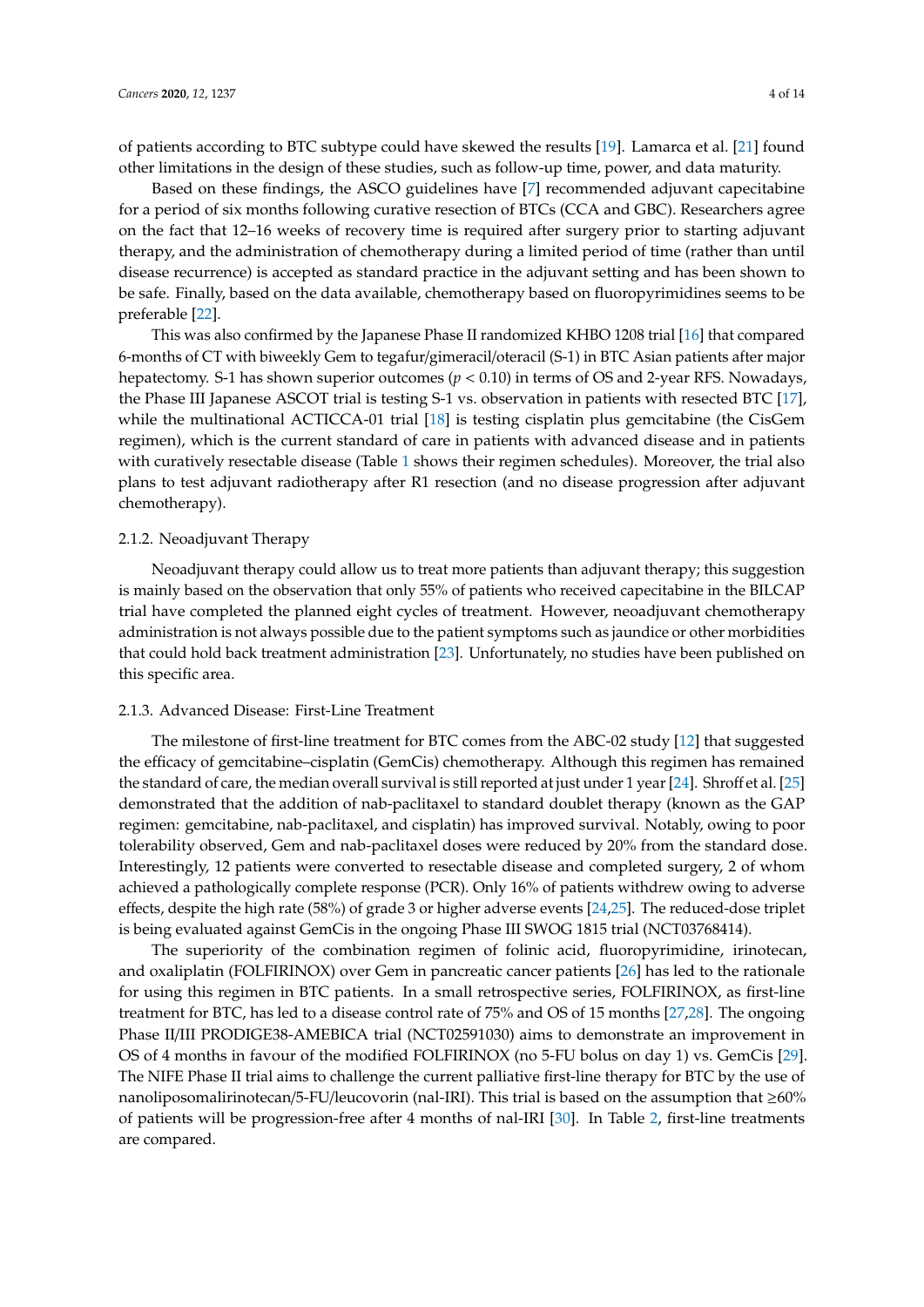<span id="page-4-0"></span>

| <b>Fist Line</b>                                                                                                                      |                                                                                       |                                                                                                                                                                                                                                                                                                                |                                       |                                                                                                     |
|---------------------------------------------------------------------------------------------------------------------------------------|---------------------------------------------------------------------------------------|----------------------------------------------------------------------------------------------------------------------------------------------------------------------------------------------------------------------------------------------------------------------------------------------------------------|---------------------------------------|-----------------------------------------------------------------------------------------------------|
| Study                                                                                                                                 | Number and Type<br>of Patients                                                        | <b>Study Arms</b>                                                                                                                                                                                                                                                                                              | <b>PFS</b>                            | <b>OS</b>                                                                                           |
| Valle et al. [12] Phase III<br>ABC-02 trial                                                                                           | 410 locally advanced or<br>metastatic CCA, gallbladder<br>cancer, or ampullary cancer | GemCis: cisplatin $25 \text{ mg/m}^2$ followed<br>by Gem $1000 \text{ mg/m}^2$ (on days 1 and 8,<br>every 3 weeks for 8 cycles) vs. Gem<br>alone 1000 mg/m <sup>2</sup> (on days 1, 8,<br>and 15, every 4 weeks for six cycles)<br>for up to 24 weeks.                                                         | $8.0 \text{ vs. } 5.0 \text{ months}$ | $11.7$ vs. $8.1$ months<br>HR (0.64; 95%<br>confidence interval,<br>$0.52$ to $0.80$ ;<br>p < 0.001 |
| Shroff et al. [25] open-label,<br>single-arm, Phase II trial                                                                          | 60 advance BTC.                                                                       | GAP: Gem $1000 \text{ mg/m}^2$ , cisplatin,<br>$25 \text{ mg/m}^2$ , and nab-paclitaxel,<br>125 mg/m <sup>2</sup> , on days 1 and 8<br>of 21-day cycles                                                                                                                                                        | 11.8 months<br>(95% CI, 6.0 to 15.6)  | 19.2 months<br>(95% CI, 13.2)<br>months to not<br>estimable)                                        |
| Phelip et al. [29] Phase<br>II/III trial<br>intra or extra hepatic or hilar<br>PRODIGE38-AMEBICA<br>or gallbladder carcinoma<br>trial |                                                                                       | FOLFIRINOXm Oxali 85 mg/m2, IRI<br>$180 \text{ mg/m}^2$ (IV 90 min), folinic acid<br>400 mg/m <sup>2</sup> (IV 2 h), 5 FU 2400 mg/m <sup>2</sup><br>(46 h) every 2 weeks vs. GemCIs:<br>cisplatin 25 mg/m <sup>2</sup> followed by Gem<br>1000 mg/m <sup>2</sup> (on days 1 and 8)<br>every 3 weeks            | n.a                                   | n.a                                                                                                 |
| Berger et al. [30] Phase II<br>NIFE trial                                                                                             | locally advanced,<br>non-resectable<br>or metastatic BTC.                             | Nal-IRI: nal-IRI mg/m <sup>2</sup> (46 h infusion),<br>5-FU 2400 mg/m <sup>2</sup> (46 h infusion),<br>leucovorin $400 \,\mathrm{mg/m^2}$ (0.5 h infusion)<br>on day 1 every 2 weeks<br>Vs. GemCis: cisplatin 25 mg/m <sup>2</sup><br>followed by Gem $1000 \text{ mg/m}^2$ (on<br>days 1 and 8) every 3 weeks | n.a                                   | n.a                                                                                                 |

| Table 2. Summary of first-line treatments in advanced settings. |  |
|-----------------------------------------------------------------|--|
|-----------------------------------------------------------------|--|

CCA = cholangiocarcinoma; BTC = biliary tract cancer; Gem = gemcitabine; Cap = capecitabine; Cis = cisplatin; Oxali = oxaliplatin; IRI = irinotecan; 5-FU = 5-fluorouracil; nal = nanoliposomial; GemOx = gemcitabine, oxaliplatin; OS = overall survival; n.a = not available; PFS = progression free survival; CI = confidence.

#### 2.1.4. Advanced Disease: Beyond the First Line

After first-line therapy, 25%–50% of patients who progressed were still able to receive second-line chemotherapy (CT2) [\[31\]](#page-11-6). Discordant opinions have been suggested regarding the potential benefit of CT2 with a marginal activity (RR 7.2%, DCR 49.5%), and limited efficacy in unselected populations (OS 7.2 months, PFS 3.2 months). The ABC-06 Phase III trial demonstrated OS benefit with the modified combination of folinic acid, fluorouracil and oxaliplatin (mFOLFOX6) plus active symptom control (ASC) vs. the effect of ASC alone, in patients who had progressed to first-line GemCis. Notably, the effect of mFOLFOX6 was maintained regardless of previous platinum sensitivity, and 20% of patients experienced disease control of at least 9 months [\[21\]](#page-10-12). However, the study did not compare mFOLFOX6 regimen with a fluoropyrimidine alone arm, so it was not clear if the combination therapy was more efficient than monotherapy in this setting [\[32\]](#page-11-7). CT2 with the combination of mitomycin C and capecitabine vs. capecitabine alone yielded poor outcomes; oxaliplatin plus irinotecan (XELIRI) achieved PFS and OS benefit over irinotecan monotherapy [\[33\]](#page-11-8) in a Chinese population the combination of folinic acid, fluorouracil and irinotecan (FOLFIRI) plus bevacizumab [\[34\]](#page-11-9) and the sequence Gemox-FOLFIRI achieved 21.9 months OS in a small patient series [\[35\]](#page-11-10). In addition, trifluridine/tipiracil (FTD/TPI) was tested in BTC patients in II-line; as expect, no objective response (OR) was seen [\[36\]](#page-11-11), although 60% of patients had been treated with up to three chemotherapy lines. A Phase II single-arm trial evaluating the combination of FTD/TPI and irinotecan for patients with refractory BTC is ongoing (NCT04072445), supporting the idea that this combination will likely have a higher response rate. The meta-analysis from Ying and Chen [\[37\]](#page-11-12) has indicated that 1-year OS was 21.1% for a single targeted agent, 29.6% for a single toxic agent (mainly fluoropyrimidine alone), 26.9% for gemcitabine-based combination therapy, and 23.3% for taxanes-based combination therapy; in fact, in all cases, it was higher than the 15% observed in fluoropyrimidine-based combination therapy. However, no head-to-head comparison data were available for combination therapy vs. monotherapy [\[37\]](#page-11-12).

These studies (summarised in Table [3\)](#page-5-0) have shown heterogeneous results which emphasises the need of an appropriate selection of patients. Many single institutional studies have tried to define some prognostic tools for selecting patients who could benefit from CT2, such as age, performance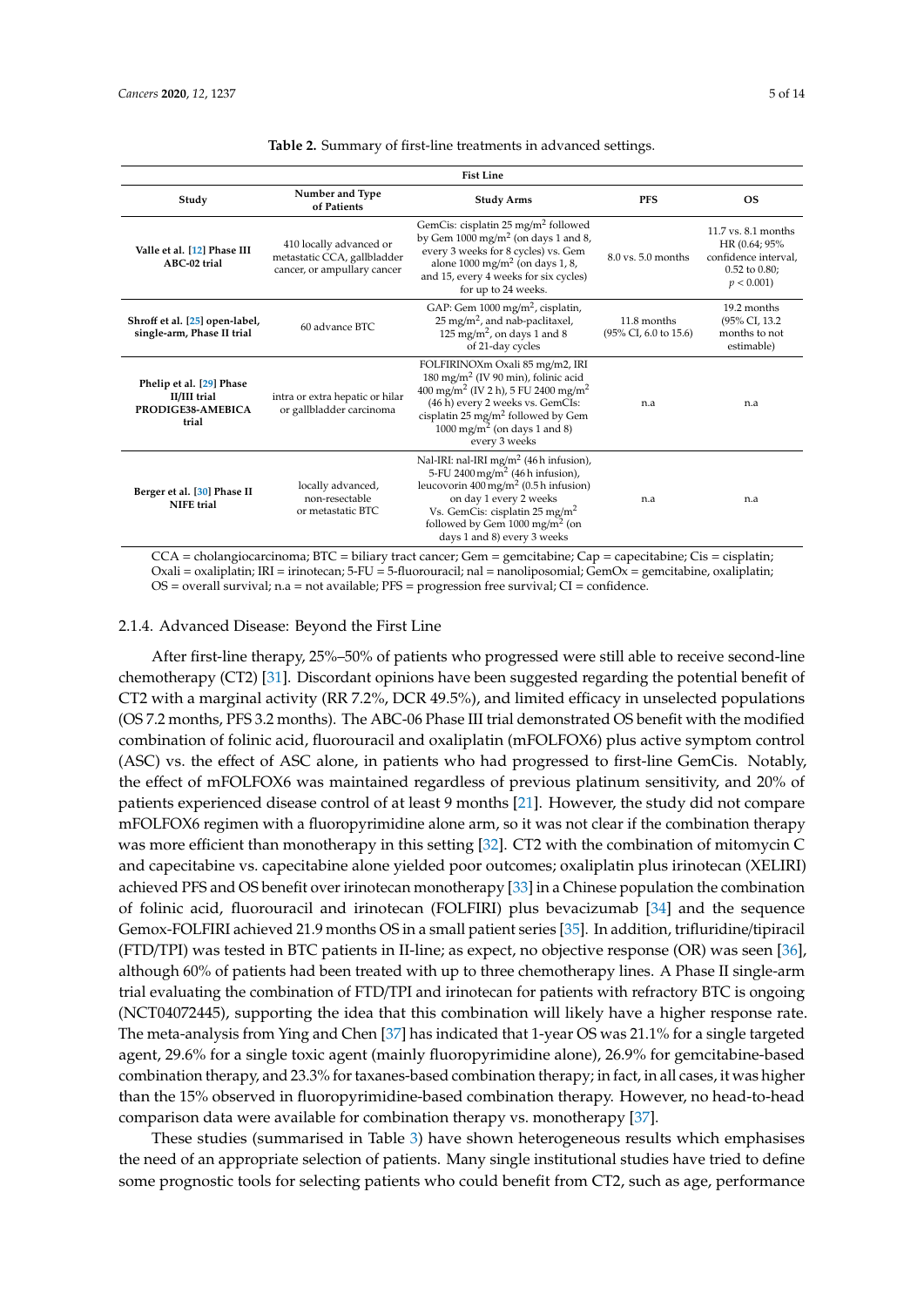status, surgery for primary tumour, a good response to first-line therapy, PFS longer than 6 months, neutrophil-to-lymphocyte ratio, and carcinoembryonic antigen, CA19-9, leucocyte, cholinesterase and albumin concentrations [\[32\]](#page-11-7). Only one multicentre European study has developed and validated (in three countries) a prognostic model based on four independent prognostic factors: the baseline performance status, the reason of ending the first line-therapy, surgical treatment for the primary tumour, and the presence of peritoneal carcinomatosis [\[32\]](#page-11-7).

<span id="page-5-0"></span>

| After First-Line                                                                         |                                                                                                   |                                                                                                                                                                                                                         |                                                                                |                                                                                                                                                  |  |
|------------------------------------------------------------------------------------------|---------------------------------------------------------------------------------------------------|-------------------------------------------------------------------------------------------------------------------------------------------------------------------------------------------------------------------------|--------------------------------------------------------------------------------|--------------------------------------------------------------------------------------------------------------------------------------------------|--|
| Study                                                                                    | Number and Type of<br>Patients                                                                    | <b>Study Arms</b>                                                                                                                                                                                                       | <b>PFS</b>                                                                     | <b>OS</b>                                                                                                                                        |  |
| Lamarca et al. [21]<br>randomised phase III,<br>multi-centre, open-label<br>ABC-06 trial | 162 locally<br>advanced/metastatic BTC<br>patients previously-treated<br>with CisGem chemotherapy | ASC+ mFOLFOX6: Oxali<br>$85 \text{ mg/m}^2$ , folinic acid<br>350 mg/m <sup>2</sup> , 5-FU 400 mg/m <sup>2</sup><br>(bolus) and $2400 \text{ mg/m}^2$<br>(infusion) every 2 weeks for<br>12 cycles<br>VS.<br><b>ASC</b> |                                                                                | mOS: $6.2$ vs. $5.3$ months HR:<br>0.69 (95% CI 0.50-0.97;<br>$p = 0.031$<br>6-months OS: 50.6%<br>vs. 35.5%<br>12-months OS: 25.9%<br>vs. 11.4% |  |
| Zheng et al. [33]<br>randomised, Phase II study                                          | 64 advanced BTC patients<br>progressed after CisGem                                               | XELIRI: IRI 180 mg/m <sup>2</sup> on<br>day 1, cap $1000 \,\mathrm{mg/m^2}$ twice<br>daily on days 1-10 every 2<br>weeks vs.<br>Irinotecan: IRI $180 \,\mathrm{mg/m^2}$<br>every 2 weeks                                | 3.7 vs. 2.4 months                                                             | 9-month OS: 60.9% vs. 32.0%.<br>$mOS$ 10.1 vs. $7.3$ months<br>DCR: 63.3% vs. 50.0%                                                              |  |
| Guion-Dusserre et al. [34]                                                               | 13 metastatic intrahepatic<br>CCA patients who were<br>refractory to GemOx                        | FOLFIRI + bevacizumab:<br>IRI 180 mg/m <sup>2</sup> (IV 90 min),<br>folinic acid 400 mg/m <sup>2</sup> (IV<br>2h), 5-FU 2400 mg/m <sup>2</sup> (46h),<br>bevacizumab (5 mg/kg)<br>every 2 weeks                         | 8 months (95% CI:<br>$7-16$ months)                                            | 20 months (95% CI: 8-48)<br>months)<br>DCR: 84.5% (95% CI:<br>$42\% - 100\%$<br>ORR: 38.4% (95% CI:<br>$12.5\% - 89\%$                           |  |
| Sebbagh et al. [35]<br>retrospective trial                                               | 52 recurrent/advanced BTC<br>patients after progression<br>to GemOx                               | FOLFIRI (after GemOx in<br>fist line): IRI 180 mg/m <sup>2</sup> (IV<br>90 min), folinic acid<br>400 mg/m <sup>2</sup> (IV 2h), 5-FU<br>2400 mg/m <sup>2</sup> (46h)                                                    | Fist-line GemOx:<br>4.8 months<br>Second-line<br><b>FOLFIRI:</b><br>3.2 months | 21.9 months                                                                                                                                      |  |
| Chakrabarti et al. [36]<br>Phase II trial                                                | 27 advanced BTC<br>previously treated                                                             | FTD/TPI 35 mg/m <sup>2</sup> /day                                                                                                                                                                                       | 3.8 months (95% CI,<br>$2.0$ to $5.8$ months)                                  | 6.1 months (95% CI, 4.4)<br>to 11.4 months)                                                                                                      |  |

#### **Table 3.** Summary of treatments in advanced settings.

CCA = cholangiocarcinoma; BTC = biliary tract cancer; Gem = gemcitabine; CisGem = cisplatin, gemcitabine; Cap = capecitabine; obs = observation; Cis = cisplatin; Oxali = oxaliplatin; IRI = irinotecan; 5-FU = 5-fluorouracil; GemOx = gemcitabine, oxaliplatin; FTD/TPI = trifluridine/tipiracil; ASC = active symptom control; OS = overall survival; TTP = time to progression; PFS = progression free survival; DCR = disease control rate; ORR = objective response rate; CI = confidence interval.

#### *2.2. Radiotherapy*

As stated by European Society of Medical Oncology(ESMO) guidelines, radiotherapy may be considered for certain patients, but there is limited clinical evidence for its effectiveness; therefore they are not currently commonly used in Europe outside of clinical trials. In particular, radiotherapy can be used to relieve some symptoms of biliary tract cancer-like pain and other symptoms by shrinking tumours that block blood vessels or bile ducts, or press on nerves [\[38\]](#page-11-13). A retrospective analysis of inoperable iCCA patients treated with definitive radiation therapy suggested that a biologically effective dose (BED) >80.5 Gy seems to be ablative, with long-term survival rates that compare favorably to resection [\[39\]](#page-11-14). The metanalysis of Ren et al. showed a 5-year OS benefit for eCCA and gallbladder cancer patients treated with adjuvant radiotherapy than without, with a major benefit in for those with lymph node-positive disease (OR =  $0.15$ ;  $95\%$  CI 0.07–0.35;  $p < 0.00001$ ) and margin-positive disease (OR = 0.40; 95% CI 0.19–0.85; *p* = 0.02) [\[40\]](#page-11-15). Manterola et al. [\[41\]](#page-12-0) have completed a literature review on the combination of chemo-radiotherapy (CRT) with fluoropyrimidines as a radio-sensitizer in the adjuvant setting or radiotherapy (RT) alone for resected gallbladder cancer. The effectiveness of adjuvant CRT continues to be controversial, although, in the SWOG080 trial, adjuvant CT with gemcitabine plus capecitabine (Gem-cape) followed by concomitant chemoradiation resulted in an impressive 2-year OS rate of 65% (95% CI, 53%–74%) among 79 patients with resected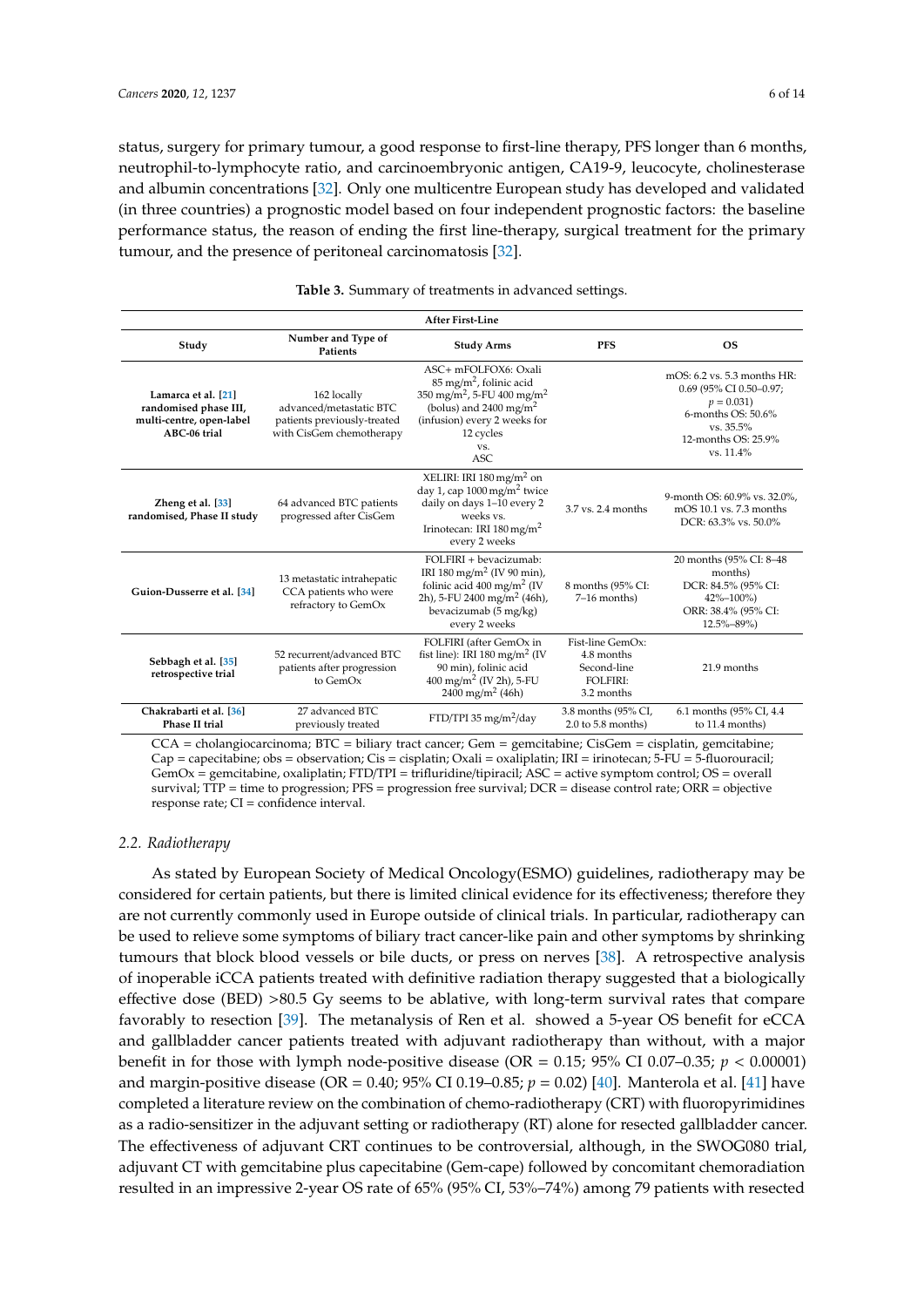BTC, independently of the resection margin status [\[42\]](#page-12-1). Unfortunately, the paucity and low quality of data, including the lack of direct comparisons, did not permit a consensus on the modality of radiation, dose, or the adequate time for administration. It could reasonably be assumed that CRT could be more beneficial on OS than other adjuvant treatments with less-toxic effects due to the low radiation doses used [\[42\]](#page-12-1).

However, based on these findings the ASCO guidelines have [\[7\]](#page-9-6), the role of chemo-radiotherapy remains unclear and this suggests that its use should be limited to patients with eCCAs with R1 resection or other high-risk factors.

## *2.3. Targeted Therapy*

Early studies on the genetic pathophysiology of CCAs focused on the elucidation of the carcinogenic role of single genes, often found mutated in other malignancies, or genes affected by copy number alterations [\[43\]](#page-12-2). In recent years, due to the advent of next-generation sequencing technology, a series of complex molecular events, their interactions, and their relationships with risk factors and causative events were revealed in biliary cancers. Among them, mutations in the genes of isocitrate dehydrogenases (IDH, isoforms 1 and 2), fusions of the fibroblast growth factor receptor 2 (FGFR2), and mutations of chromatin-remodeling genes, such as AT-rich interaction domain 1A (ARID1A), protein poly-bromo1 (PBRM1), and BRCA1-associated protein 1 (BAP1), were detected [\[8\]](#page-9-7). Target treatments were extensively discussed in very recent reviews [\[8,](#page-9-7)[31,](#page-11-6)[43\]](#page-12-2).

Isocitrate dehydrogenase (IDH, isoforms 1 and 2) is involved in glucose metabolism, and mutation of these genes leads to the accumulation of the oncometabolite D-2hydroxyglutarate (2-HG) and resultant epigenetic dysregulation and aberrant cell signalling. Mutations in IDH1 are found in 10%–25% of patients with advanced CCAs [\[44\]](#page-12-3). Ivosidenib (AG-120), an oral inhibitor of IDH1, was administered to patients with mutated advanced CCAs who were ineligible for resection and had disease progression following 1 to 2 prior systemic therapies [\[44\]](#page-12-3). Ivosidenib prolonged median PFS compared to the effect of placebo (2.7 vs. 1.4 months, HR 0.37;  $p < 0.001$ ), there was a numerical improvement in median OS (10.8 vs. 9.7 months, HR 0.69; *p* = 0.06), and DCR nearly doubled (53% vs. 28% for placebo) [\[44\]](#page-12-3). Other IDH selective inhibitors, such as IDH305 (IDH1 inhibitor), enasidenib (IDH2 inhibitor), and AG-881 (IDH1 and 2 inhibitor), are still under study [\[8](#page-9-7)[,45\]](#page-12-4).

FGFR2 gene rearrangements code for constitutively activated fusion products, resulting in aberrant mitogenic signalling with dysregulation of cell proliferation, survival, and angiogenesis. FGFR2 alterations have been reported in 13% to 17% of patients with CCAs [\[31,](#page-11-6)[43\]](#page-12-2). Multiple oral tyrosine kinase inhibitors (TKIs) targeting FGFR were tested in patients with advanced CCAs, who presented FGFR gene fusions or other alterations and progressed after prior first-line therapy. Infigratinib (BGJ398) [\[46\]](#page-12-5), pemigatinib (INCB054828) [\[47\]](#page-12-6), derazantinib (ARQ 087) [\[48\]](#page-12-7), and TAS-120 [\[49\]](#page-12-8) demonstrated ORRs of 31%, 36%, 21%, and 25%, respectively, with a median PFS of 6.8 months for infigratinib, 6.9 months for pemigatinib, 5.7 months for derazantinib (data from the study with TAS-120 are not yet mature), an OS of 12.5 months for infigratinib and 21.1 months for pemigatinib (for Derezantinib and TAS-120, OS is not yet reached), and a DCR of approximately 80%. The ongoing Phase III trials will compare some of these TKIs to GemCis for first-line treatment of advanced CCAs [\[31](#page-11-6)[,43\]](#page-12-2).

HER2 (or ErbB2) alterations are found in 5.7% to 7.6% of all CCAs, and in 10%–32% of iCCAs [\[8](#page-9-7)[,31\]](#page-11-6). The combination of trastuzumab and pertuzumab in the MyPathway trial (NCT02091141) [\[47\]](#page-12-6), resulted in disease control in six out of eight HER2-amplified/overexpressed patients with a BTC, while two of the nine patients responded to neratinib in the SUMMIT trial (NCT01953926) [\[50\]](#page-12-9). Safety and activity were shown with the panHER inhibitor varlitinib combined with CT (RR 27%, DCR 70%) [\[51\]](#page-12-10), while ongoing trials are evaluating afatinib (NCT02451553) and trastuzumab–emtansine (NCT02999672) [\[31\]](#page-11-6).

VEGF was found to be overexpressed in 53.8% of iCCAs and 59.2% of eCCAs [\[43\]](#page-12-2); different associations between bevacizumab and CT and multikinase inhibitors, such as vandetanib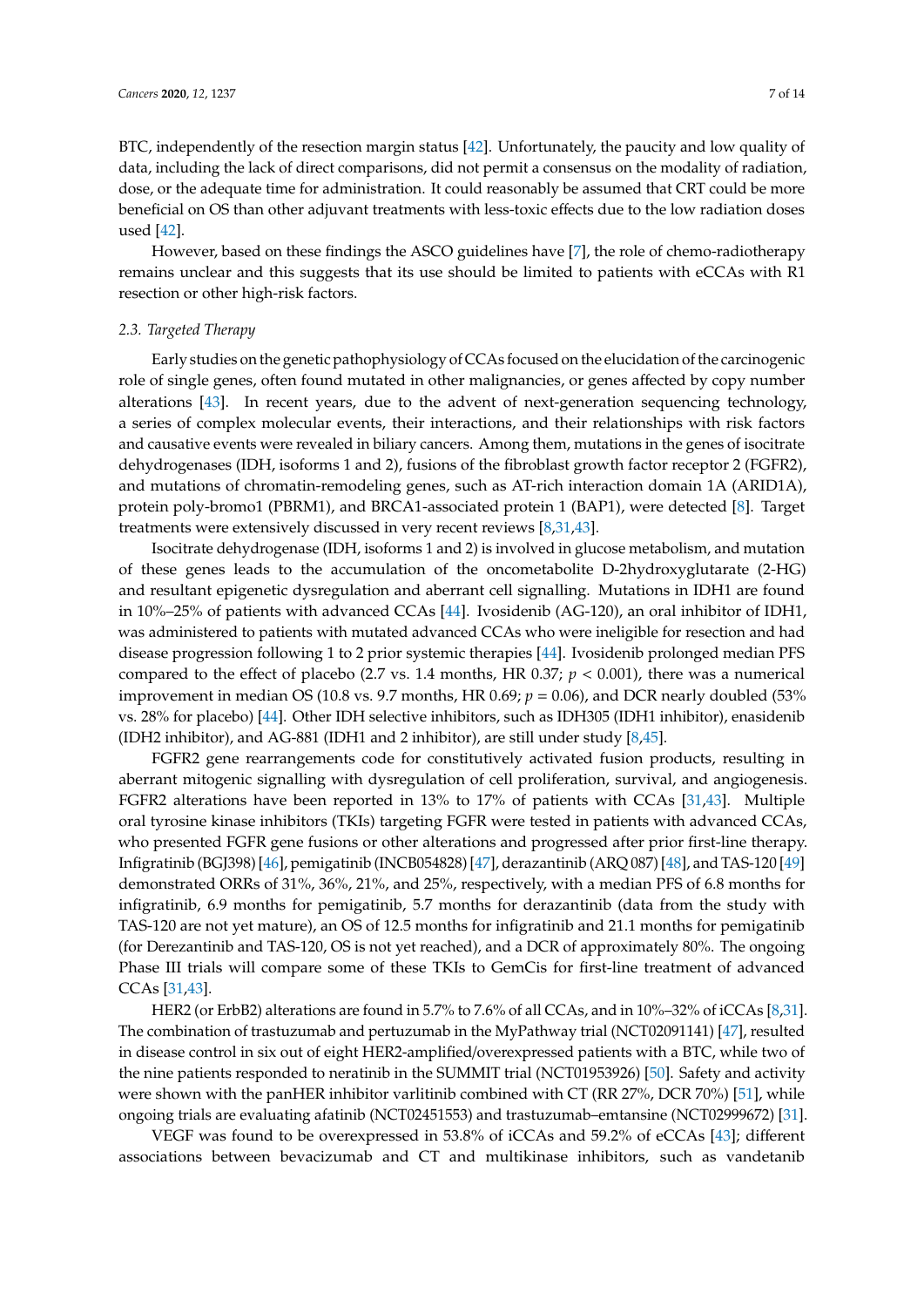and regorafenib [\[52\]](#page-12-11), were tested and have shown some activity; ramucirumab is also currently under investigation [\[8](#page-9-7)[,31,](#page-11-6)[43\]](#page-12-2).

Activation of missense BRAF mutations is reported in 11%–22% of CCAs, depending on the studies' population [\[53](#page-12-12)[,54\]](#page-12-13). Vemurafenib, in combination with an MEK inhibitor, appeared to be promising in cancers harboring BRAF V600 mutations [\[31\]](#page-11-6). Selumetinib, an inhibitor of MEK1/2 proteins, supported stable disease alone or in combination with chemotherapy. An ongoing Phase II trial is evaluating the combination of solumetinib with gemcitabine vs. gemcitabine alone. Furthermore, other promising MEK inhibitors, including refametinib, trametinib, and MEK162, are under investigation in several clinical trials [\[8\]](#page-9-7).

Unsatisfactory results derived from the use of MET inhibitors such as cabozantinib (abnormal MET activation has been found in 12%–58% of iCCAs) PI3K/AKT/mTOR inhibitors showed exiguous responses despite 12.5% of gallbladder cancers displaying activated mutations of PIK3CA. The ongoing Phase II STARTRK-2 trial is investigating entrectinib in patients with solid tumours harboring NTRK, ROS1, or ALK gene rearrangements/fusions, including those with CCAs [\[55\]](#page-12-14).

Hypermutated BTCs characterized by increased expression of PD1/PD-L1 have a poor prognosis. Less than 1% of patients had high microsatellite instability (MSI), and the trials with immune-checkpoint inhibitors showed infrequent responses in the microsatellite stable tumours [\[31\]](#page-11-6). Immunotherapy was tested in BTC patients with some partial response and disease control, with a 12-month OS of 33% [\[32\]](#page-11-7).

In all subtypes, clinical studies with PD-1 and PD-L1 blockade agents have shown ORRs in the 5%–20% range and meaningful disease control [\[56](#page-13-0)[–61\]](#page-13-1). Unfortunately, at the moment, PD-L1 expression, MSI, mismatch repair deficiencies, and tumour mutational burden are not available as predictive biomarkers [\[32\]](#page-11-7). To improve the immune response, the combination of CT (TOPAZ-1, IMMUCHEC, NCT03111732, NCT03101566, NCT04027764, NCT03982680, NCT04003636), RT (CORRECT trial), locoregional procedures (NCT02821754), targeted agents, and new immunotherapy effectors are under investigation [\[31,](#page-11-6)[62\]](#page-13-2).

Promising targets for potentially interesting inhibitors are the proteins of the JAK/STAT, Wnt/β-catenin, Hedgehog and Notch signalling pathways, inhibitors that target mutations in chromatin-remodelling genes, such as ARID1A, PBRM1, and BAP1, and inhibitors of cancer-associated fibroblasts [\[8\]](#page-9-7). New drugs, aimed at simultaneously targeting several cell types that are critically involved in the development and progression of CCA, are in development.

A curious observational study, published in JAMA Oncology, showed that the use of aspirin in patients with BTC was associated with a decreased risk of death (HR of 0.63 for gallbladder cancer and of 0.71 for CCA) which may be due to the drug's inhibition of platelet aggregation slowing the spread of metastatic cancer cells. The researchers noted that incidental aspirin users who had no prior history of using the drug had a greater survival benefit from postdiagnosis aspirin use than those who were prevalent users, but they did not have an explanation [\[63\]](#page-13-3). One hypothesis is that tumours that developed during aspirin consumption were less susceptible to its beneficial function.

#### *2.4. Locoregional Treatments*

Considering that most patients present with unresectable advanced disease confined to the liver at diagnosis, liver-directed therapy could offer disease control or, even better, a primary mass volume reduction with the maintenance of adequate liver function. The liver's dual blood supply preferentially delivers high doses of chemotherapeutic agents to the hepatic artery, which supplies nearly all of the tumour's blood flow, while blood delivered by the portal vein maintains the health of the non-neoplastic liver parenchyma. Because the liver clears the chemotherapeutic agent via first-pass metabolism, locoregional approaches could diminish the systemic toxic effects of chemotherapy. A single-institution, Phase II clinical trial [\[64\]](#page-13-4) investigated hepatic arterial infusion (HAI) of high-dose chemotherapy combined with first-line systemic chemotherapy in patients with unresectable intrahepatic CCA. Via HAI, high-dose floxuridine, a precursor of fluorouracil chemotherapy, was delivered directly into the liver, while systemic GemOx chemotherapy was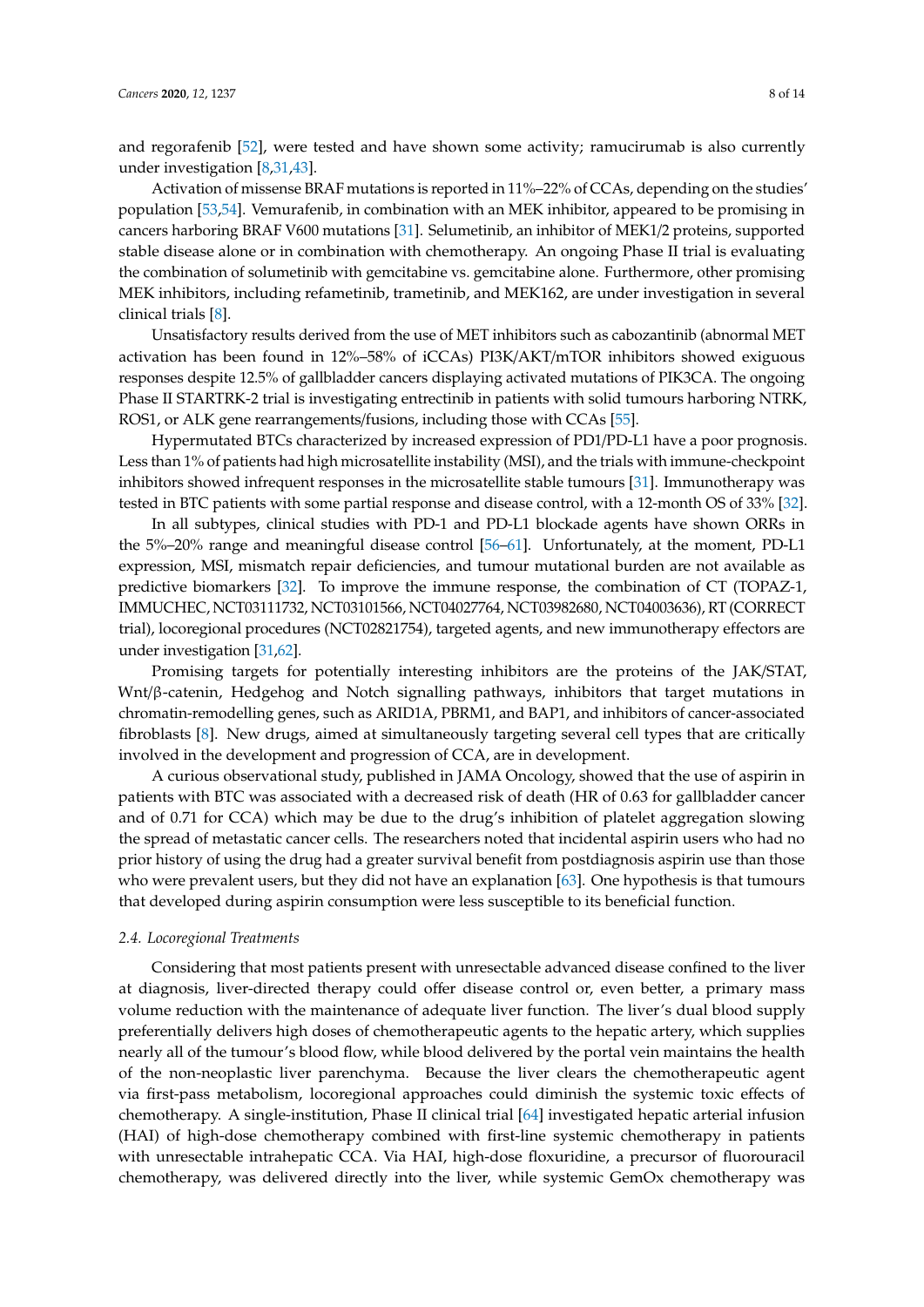administered. A response rate of 58% and an excellent disease control rate of 84% in the primary tumour at 6 months was achieved. Four patients underwent resection, and 1 patient had a complete pathologic response. The median PFS was 11.8 months and the median OS was 25.0 months, with a 1-year OS rate of 89.5%. A response in the dominant liver mass helped to prevent liver-related complications, such as biliary obstruction and portal vein occlusion, which are often associated with interruption of systemic therapy. This finding suggests that longer survival was correlated with the response of the primary tumour. Interestingly the subgroup analysis showed significant improvement in survival in patients with IDH1/2 mutated tumours (2-year OS 90%, 95% CI, 73%–99%) vs. wild-type tumours (2-year OS 33%, 95% CI, 18%–63%) [\[64\]](#page-13-4).

In another Phase II study, the yttrium-90 microspheres (MISPHEC) trial [\[65\]](#page-13-5), the technique of radioembolization, also known as selective internal radiotherapy (SIRT), was used in locally advanced iCCA in combination with systemic therapy with the GemCis regimen. Radiolabeled microspheres were administered via the hepatic arteries, delivering radiotherapy when reaching the tumour vasculature. The results showed PFS of 14 months and a median OS of 22 months, with an increased number of downstaged tumours and chance of surgery [\[41\]](#page-12-0). In the SIRCCA phase II trial, SIRT followed by CIS–GEM chemotherapy vs. CIS–GEM chemotherapy alone as first-line treatment of patients with unresectable intrahepatic CCA is currently randomising patients with unresectable CCA to either chemotherapy alone or resin-microsphere SIRT followed by chemotherapy, and a study comparing SIRT with chemoembolization is ongoing [\[66\]](#page-13-6).

#### **3. Discussion**

BTCs are infrequent cancers that have been poorly studied in the past decades and have few treatment options, low response rates, and bad prognosis. Their rarity and the difficulty of obtaining good diagnostic samples make the effective development of translational research in this field significantly difficult. One of the most important steps forward will be the definition of the true value of some of the risk factors (such as R1 ore node positivity), and to correctly use them as stratification factors to pre-plan a correct statistical analysis [\[22\]](#page-10-13) and for tailored treatment strategies. Moreover, valid and specific biomarkers are needed to select patients who are more likely to benefit from specific adjuvant strategies. Last but not least, there is a need for in-depth translational research to understand the mechanisms of resistance and disease recurrence. In this regard, an appropriate study design is crucial, where new Phase III randomised studies, comparing experimental arms with an active (non-observational) control arm (currently: capecitabine), need to be initiated after careful thoughts.

Although complete surgical resection (R0) remains the most effective approach for prolonging survival, disease recurrence is not uncommon. Furthermore, even if surgery could be technically performed, this could not always be contemplated due to patient comorbidities. The development of interventional techniques with lower morbidity is therefore essential to prolong survival in that population. Locoregional therapies should offer an important next step to improve survival by controlling local disease progression. As a result, some groups are experimenting with modifications to photoactive compounds in PDT, probe modifications in RFA, and combinations of locoregional therapy and concurrent chemotherapy [\[4\]](#page-9-3). Some progress has also been made in first-line therapies. The triple therapy with gemcitabine–cisplatin plus nab-paclitaxel resulted in a higher median PFS, OS, and RR than the combination therapies reported previously [\[24\]](#page-10-15). Other combinations are under investigation and have shown promising results.

Moreover, after tumour progression, there is no clear evidence of whether a combination therapy can be superior to a single targeted/toxic agent. However, since the overall quantity and quality of data regarding second-line therapy is poor and considering the risk of bias in comparisons between the observation studies, prospective randomized studies are strongly recommended [\[37\]](#page-11-12). Due to the rarity of advanced BTC patients, future multi-institutional clinical trials should promote good-sized studies that focus on stratifying patients on the basis of their anatomic subtype and genetic drivers in order to predict response to the new therapeutic options and the prognosis.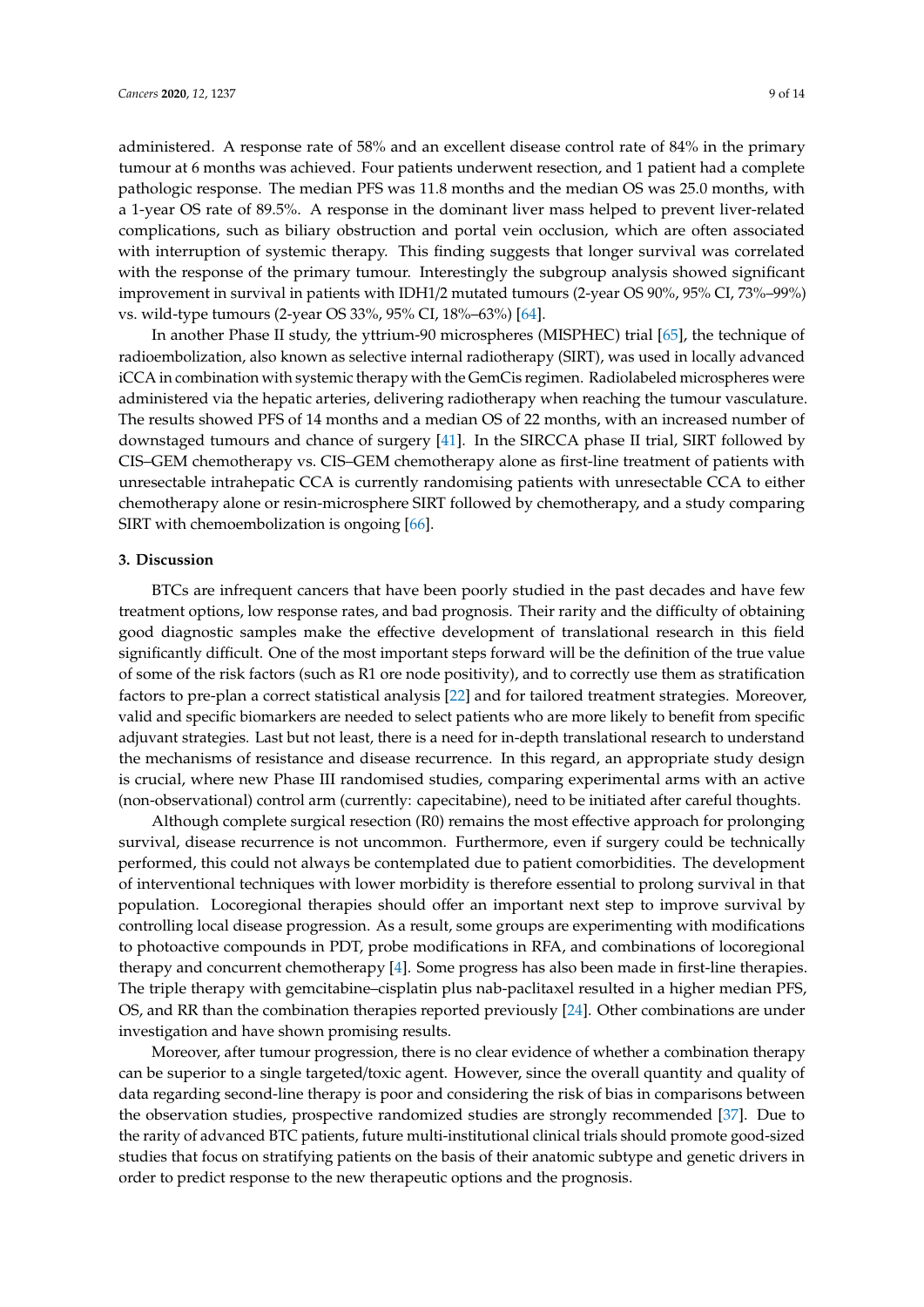Despite the considerable progress that has been made in molecularly profiling BTCs, knowledge on the cause-and-effect relationship between the molecular changes and transformation of normal biliary epithelium to invasive malignancy, and our understanding of the interactions among the various signalling pathways and components that produce the cancer cell phenotypes, are still lacking.

At the top of the list is the definition of some prognostic tools for selecting patients who could benefit more from adjuvant chemotherapy or radiotherapy or the combination of both. For example, we need some lines about which therapy is preferred based on the volume, extension of disease, the presence of jaundice or other symptoms, age, performance status, serum carcinoembryonic antigen and CA19-9 levels and liver function. In addition, for the selection of patients to be candidates for a first-line treatment, we must evaluate the recurrence time, the primary surgery, the extent and locations of the metastatic disease and whether it may be susceptible to locoregional therapies, comorbidities and life expectancies. Unfortunately, no studies have yet established clear selection criteria and we hope this will be the topic of the next work.

### **4. Conclusions**

The therapeutic landscape in BTC has expanded considerably in recent years after being nearly forgotten for a few decades. Combined therapy with chemotherapy, locoregional treatment and immunotherapy are promising strategies. The knowledge of the biology of BTC is still limited compared to that of other solid cancers, but the available data on target therapies have added hopes for the future management of hepatobiliary cancers and will likely continue to improve patient outcomes. Results from ongoing clinical trials are eagerly awaited to further elucidate the optimal management of this aggressive malignancy.

**Author Contributions:** Conceptualization, A.Z. and M.A.H.; resources, A.Z.; investigation, E.O.; writing—original draft preparation, E.O.; writing—review and editing, A.Z., M.A.H., and E.O.; visualization, E.O.; supervision, A.Z. All authors have read and agreed to the published version of the manuscript.

**Funding:** This research received no external funding.

**Conflicts of Interest:** The authors declare no conflict of interest.

# **References**

- <span id="page-9-0"></span>1. Banales, J.M.; Cardinale, V.; Carpino, G.; Marzioni, M.; Andersen, J.B.; Invernizzi, P.; Lind, G.E.; Folseraas, T.; Forbes, S.J.; Fouassier, L.; et al. Expert consensus document: Cholangiocarcinoma: Current knowledge and future perspectives consensus statement from the European Network for the Study of Cholangiocarcinoma (ENS-CCA). *Nat. Rev. Gastroenterol. Hepatol.* **2016**, *13*, 261–280. [\[CrossRef\]](http://dx.doi.org/10.1038/nrgastro.2016.51) [\[PubMed\]](http://www.ncbi.nlm.nih.gov/pubmed/27095655)
- <span id="page-9-1"></span>2. Hundal, R.; Shaffer, E.A. Gallbladder cancer: Epidemiology and outcome. *Clin. Epidemiol.* **2014**, *6*, 99–109. [\[CrossRef\]](http://dx.doi.org/10.2147/CLEP.S37357) [\[PubMed\]](http://www.ncbi.nlm.nih.gov/pubmed/24634588)
- <span id="page-9-2"></span>3. Lazcano-Ponce, E.C.; Miquel, J.F.; Muñoz, N.; Herrero, R.; Ferrecio, C.; Wistuba, I.I.; Alonso de Ruiz, P.; Aristi Urista, G.; Nervi, F. Epidemiology and molecular pathology of gallbladder cancer. *CA Cancer J. Clin.* **2001**, *51*, 349–364. [\[CrossRef\]](http://dx.doi.org/10.3322/canjclin.51.6.349) [\[PubMed\]](http://www.ncbi.nlm.nih.gov/pubmed/11760569)
- <span id="page-9-3"></span>4. Altekruse, S.F.; Devesa, S.S.; Dickie, L.A.; McGlynn, K.A.; Kleiner, D.E. Histological classification of liver and intrahepatic bile duct cancers in SEER registries. *J. Regist. Manag.* **2011**, *38*, 201–205.
- <span id="page-9-4"></span>5. Bergquist, A.; von Seth, E. Epidemiology of cholangiocarcinoma. *Best Pract. Res. Clin. Gastroenterol.* **2015**, *29*, 221–232. [\[CrossRef\]](http://dx.doi.org/10.1016/j.bpg.2015.02.003)
- <span id="page-9-5"></span>6. American Cancer Society: Cancer Statistic Center, Estimates 2019. Available online: https://[cancerstatisticsce](https://cancerstatisticscenter.cancer.org/module/BmVYeqHT) [nter.cancer.org](https://cancerstatisticscenter.cancer.org/module/BmVYeqHT)/module/BmVYeqHT (accessed on 17 March 2020).
- <span id="page-9-6"></span>7. Shroff, R.T.; Kennedy, E.B.; Bachini, M.; Bekaii-Saab, T.; Crane, C.; Edeline, J.; El-Khoueiry, A.; Feng, M.; Katz, M.H.G.; Primrose, J.; et al. Adjuvant Therapy for Resected Biliary Tract Cancer: ASCO Clinical Practice Guideline. *J. Clin. Oncol.* **2019**, *37*, 1015–1027. [\[CrossRef\]](http://dx.doi.org/10.1200/JCO.18.02178)
- <span id="page-9-7"></span>8. Simile, M.M.; Bagella, P.; Vidili, G.; Spanu, A.; Manetti, R.; Seddaiu, M.A.; Babudieri, S.; Madeddu, G.; Serra, P.A.; Altana, M.; et al. Targeted Therapies in Cholangiocarcinoma: Emerging Evidence from Clinical Trials. *Medicina* **2019**, *55*, 42. [\[CrossRef\]](http://dx.doi.org/10.3390/medicina55020042)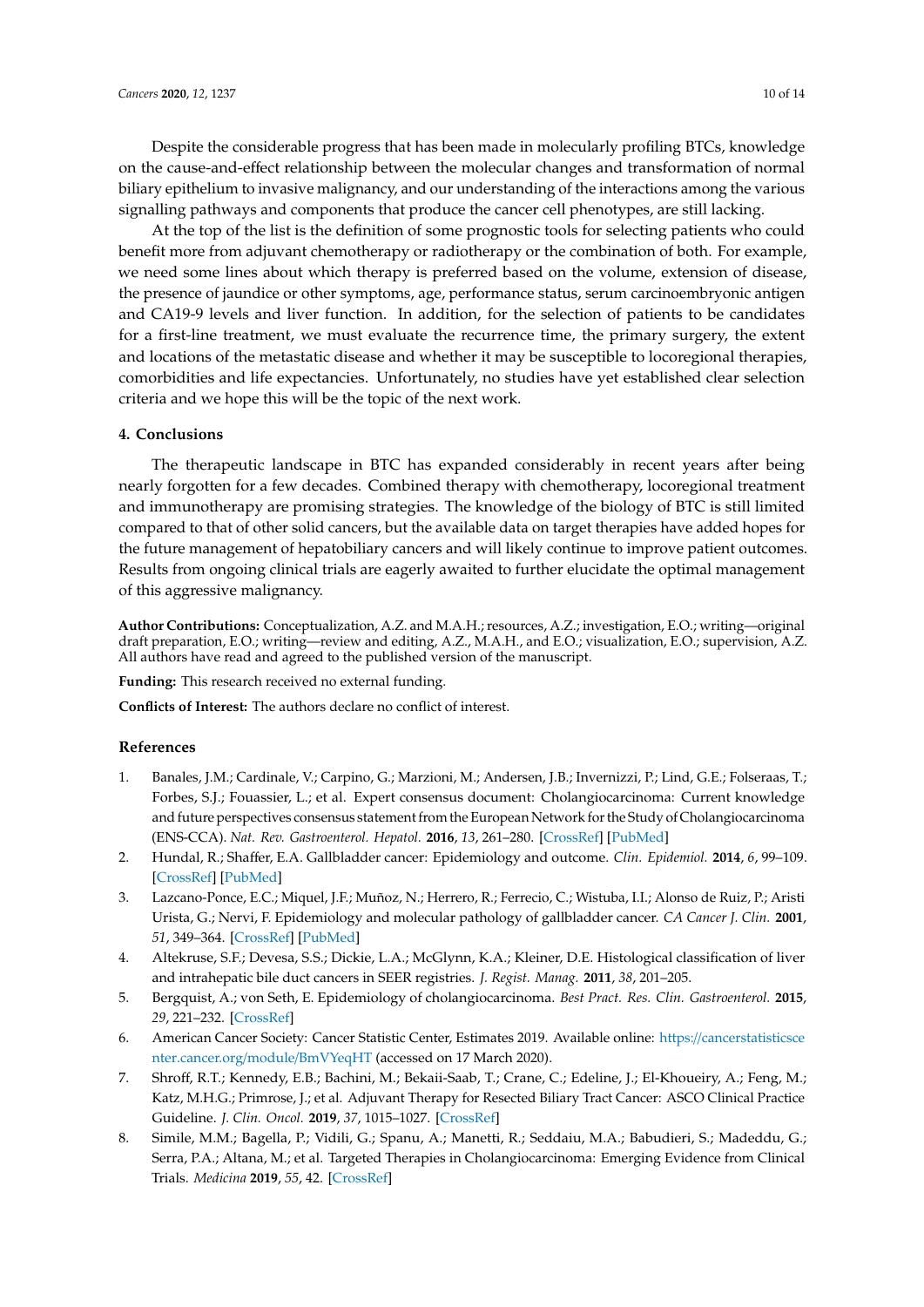- <span id="page-10-0"></span>9. Hemming, A.W. Biliary Tract and Primary Liver Tumors: Who, What, and Why? *Surg. Oncol. Clin. N. Am.* **2019**, *28*, 519–538. [\[CrossRef\]](http://dx.doi.org/10.1016/j.soc.2019.06.012)
- <span id="page-10-1"></span>10. Sangchan, A.; Kongkasame, W.; Pugkhem, A.; Jenwitheesuk, K.; Mairiang, P. Efficacy of metal and plastic stents in unresectable complex hilar cholangiocarcinoma: A randomized controlled trial. *Gastrointest. Endosc.* **2012**, *76*, 93–99. [\[CrossRef\]](http://dx.doi.org/10.1016/j.gie.2012.02.048)
- <span id="page-10-2"></span>11. Green, B.L.; House, M.G. Nonsurgical Approaches to Treat Biliary Tract and Liver Tumors. *Surg. Oncol. Clin. N. Am.* **2019**, *28*, 573–586. [\[CrossRef\]](http://dx.doi.org/10.1016/j.soc.2019.06.013)
- <span id="page-10-3"></span>12. Valle, J.; Wasan, H.; Palmer, D.H.; Cunningham, D.; Anthoney, A.; Maraveyas, A.; Madhusudan, S.; Iveson, T.; Hughes, S.; Pereira, S.P.; et al. Cisplatin plus gemcitabine versus gemcitabine for biliary tract cancer. *N. Engl. J. Med.* **2010**, *362*, 1273–1281. [\[CrossRef\]](http://dx.doi.org/10.1056/NEJMoa0908721) [\[PubMed\]](http://www.ncbi.nlm.nih.gov/pubmed/20375404)
- <span id="page-10-4"></span>13. Ebata, T.; Hirano, S.; Konishi, M.; Uesaka, K.; Tsuchiya, Y.; Ohtsuka, M.; Kaneoka, Y.; Yamamoto, M.; Ambo, Y.; Shimizu, Y.; et al. Randomized clinical trial of adjuvant gemcitabine chemotherapy versus observation in resected bile duct cancer. *Br. J. Surg.* **2018**, *105*, 192–202. [\[CrossRef\]](http://dx.doi.org/10.1002/bjs.10776) [\[PubMed\]](http://www.ncbi.nlm.nih.gov/pubmed/29405274)
- <span id="page-10-6"></span>14. Edeline, J.; Benabdelghani, M.; Bertaut, A.; Watelet, J.; Hammel, P.; Joly, J.P.; Boudjema, K.; Fartoux, L.; Bouhier-Leporrier, K.; Jouve, J.L.; et al. Gemcitabine and Oxaliplatin Chemotherapy or Surveillance in Resected Biliary Tract Cancer (PRODIGE 12-ACCORD 18-UNICANCER GI): A Randomized Phase III Study. *J. Clin. Oncol.* **2019**, *37*, 658–667. [\[CrossRef\]](http://dx.doi.org/10.1200/JCO.18.00050) [\[PubMed\]](http://www.ncbi.nlm.nih.gov/pubmed/30707660)
- <span id="page-10-5"></span>15. Primrose, J.N.; Fox, R.P.; Palmer, D.H.; Malik, H.Z.; Prasad, R.; Mirza, D.; Anthony, A.; Corrie, P.; Falk, S.; Finch-Jones, M.; et al. Capecitabine compared with observation in resected biliary tract cancer (BILCAP): A randomised, controlled, multicentre, phase 3 study. *Lancet Oncol.* **2019**, *20*, 663–673. [\[CrossRef\]](http://dx.doi.org/10.1016/S1470-2045(18)30915-X)
- <span id="page-10-7"></span>16. Kobayashi, S.; Nagano, H.; Tomokuni, A.; Gotoh, K.; Sakai, D.; Hatano, E.; Seo, S.; Terajima, H.; Uchida, Y.; Ajiki, T.; et al. A Prospective, Randomized Phase II Study of Adjuvant Gemcitabine Versus S-1 After Major Hepatectomy for Biliary Tract Cancer (KHBO 1208): Kansai Hepato-Biliary Oncology Group. *Ann. Surg.* **2019**, *270*, 230–237. [\[CrossRef\]](http://dx.doi.org/10.1097/SLA.0000000000002865) [\[PubMed\]](http://www.ncbi.nlm.nih.gov/pubmed/30339627)
- <span id="page-10-8"></span>17. Nakachi, K.; Konishi, M.; Ikeda, M.; Mizusawa, J.; Eba, J.; Okusaka, T.; Ishii, H.; Fukuda, H.; Furuse, J.; Hepatobiliary and Pancreatic Oncology Group of the Japan Clinical Oncology Group. A randomized Phase III trial of adjuvant S-1 therapy vs. observation alone in resected biliary tract cancer: Japan Clinical Oncology Group Study (JCOG1202, ASCOT). *Jpn. J. Clin. Oncol.* **2018**, *48*, 392–395. [\[CrossRef\]](http://dx.doi.org/10.1093/jjco/hyy004) [\[PubMed\]](http://www.ncbi.nlm.nih.gov/pubmed/29462482)
- <span id="page-10-9"></span>18. Stein, A.; Arnold, D.; Bridgewater, J.; Goldstein, D.; Jensen, L.H.; Klümpen, H.J.; Lohse, A.W.; Nashan, B.; Primrose, J.; Schrum, S.; et al. Adjuvant chemotherapy with gemcitabine and cisplatin compared to observation after curative intent resection of cholangiocarcinoma and muscle invasive gallbladder carcinoma (ACTICCA-1 trial)—A randomized, multidisciplinary, multinational phase III trial. *BMC Cancer* **2015**, *15*, 564. [\[CrossRef\]](http://dx.doi.org/10.1186/s12885-015-1498-0)
- <span id="page-10-10"></span>19. Messina, C.; Merz, V.; Frisinghelli, M.; Trentin, C.; Grego, E.; Veccia, A.; Salati, M.; Messina, M.; Carnaghi, C.; Caffo, O. Adjuvant chemotherapy in resected bile duct cancer: A systematic review and meta-analysis of randomized trials. *Crit. Rev. Oncol. Hematol.* **2019**, *143*, 124–129. [\[CrossRef\]](http://dx.doi.org/10.1016/j.critrevonc.2019.09.002)
- <span id="page-10-11"></span>20. Caparica, R.; Bruzzone, M.; Hachem, G.E.; Ceppi, M.; Lambertini, M.; Glasberg, J.; de Azambuja, E.; Van Laethem, J.L.; Hendlisz, A. Adjuvant chemotherapy in biliary tract cancer patients: A systematic review and meta-analysis of randomized controlled trials. *Crit. Rev. Oncol. Hematol.* **2020**, *149*, 102940. [\[CrossRef\]](http://dx.doi.org/10.1016/j.critrevonc.2020.102940)
- <span id="page-10-12"></span>21. Lamarca, A.; Palmer, D.H.; Wasan, H.S.; Ross, P.J.; Ma, Y.T.; Arora, A.; Falk, S.; Gillmore, R.; Wadsley, J.; Patel, K.; et al. ABC-06 | A randomised phase III, multi-centre, open-label study of active symptom control (ASC) alone or ASC with oxaliplatin/5-FU chemotherapy (ASC + mFOLFOX) for patients (pts) with locally advanced/metastatic biliary tract cancers (ABC) previously-treated with cisplatin/gemcitabine (CisGem) chemotherapy. *J. Clin. Oncol.* **2019**, *37*, 4003. [\[CrossRef\]](http://dx.doi.org/10.1200/jco.2019.37.15_suppl.4003)
- <span id="page-10-13"></span>22. Lamarca, A.; Edeline, J.; McNamara, M.G.; Hubner, R.A.; Nagino, M.; Bridgewater, J.; Primrose, J.; Valle, J.W. Current standards and future perspectives in adjuvant treatment for biliary tract cancers. *Cancer Treat. Rev.* **2020**, *84*, 101936. [\[CrossRef\]](http://dx.doi.org/10.1016/j.ctrv.2019.101936) [\[PubMed\]](http://www.ncbi.nlm.nih.gov/pubmed/31986437)
- <span id="page-10-14"></span>23. Malka, D.; Edeline, J. Adjuvant capecitabine in biliary tract cancer: A standard option? *Lancet Oncol* **2019**, *20*, 606–608. [\[CrossRef\]](http://dx.doi.org/10.1016/S1470-2045(19)30022-1)
- <span id="page-10-15"></span>24. Roth, M.T.; Goff, L.W. Gemcitabine, Cisplatin, and nab-Paclitaxel for Patients With Advanced Biliary Tract Cancer: Closing the GAP. *JAMA Oncol.* **2019**, *5*, 831–832. [\[CrossRef\]](http://dx.doi.org/10.1001/jamaoncol.2019.0269) [\[PubMed\]](http://www.ncbi.nlm.nih.gov/pubmed/30998823)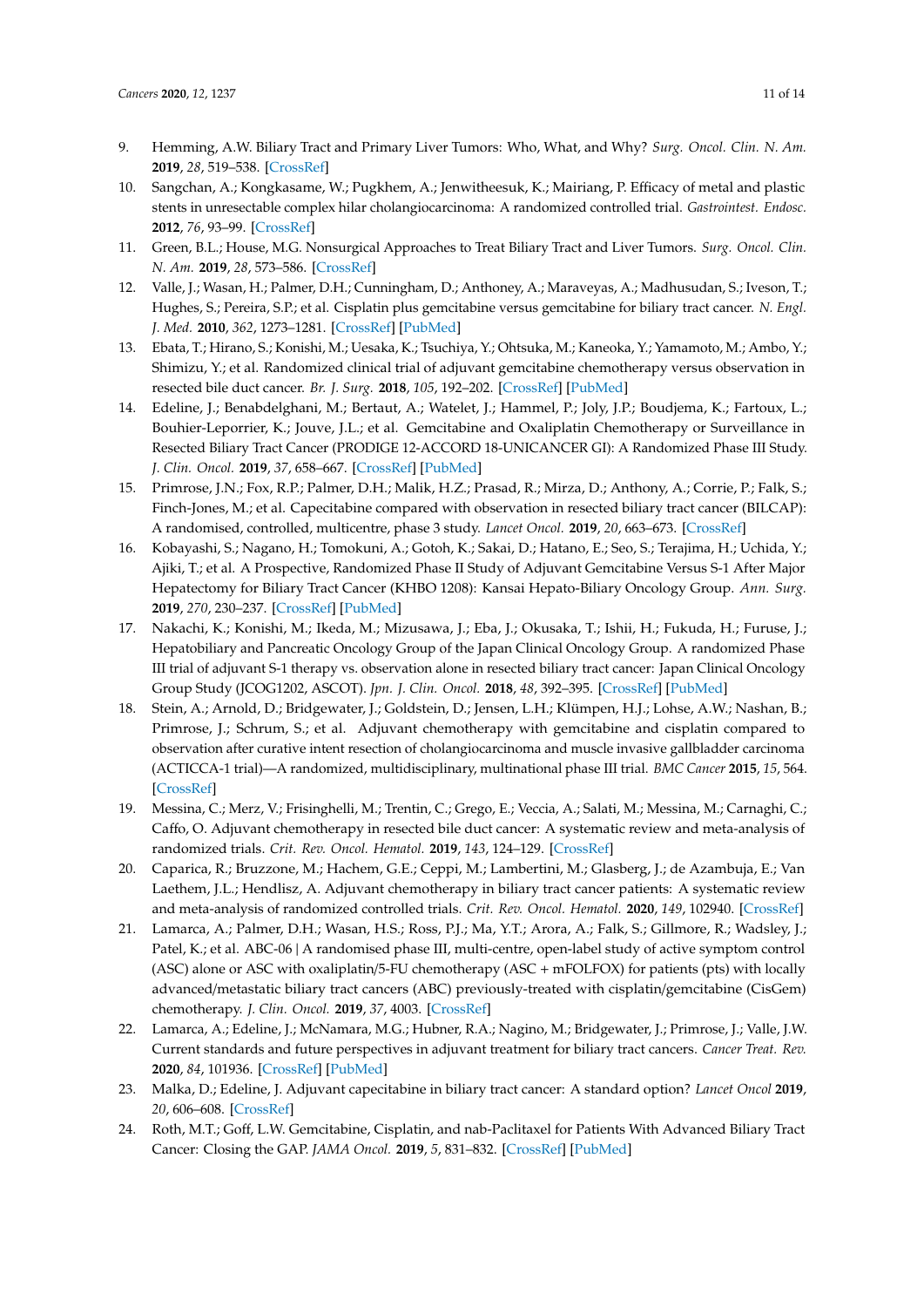- <span id="page-11-0"></span>25. Shroff, R.T.; Javle, M.M.; Xiao, L.; Kaseb, A.O.; Varadhachary, G.R.; Wolff, R.A.; Raghav, K.P.S.; Iwasaki, M.; Masci, P.; Ramanathan, R.K.; et al. Gemcitabine, Cisplatin, and nab-Paclitaxel for the Treatment of Advanced Biliary Tract Cancers: A Phase 2 Clinical Trial. *JAMA Oncol.* **2019**, *5*, 824–830. [\[CrossRef\]](http://dx.doi.org/10.1001/jamaoncol.2019.0270)
- <span id="page-11-1"></span>26. Conroy, T.; Desseigne, F.; Ychou, M.; Bouché, O.; Guimbaud, R.; Bécouarn, Y.; Adenis, A.; Raoul, J.L.; Gourgou-Bourgade, S.; de la Fouchardière, C.; et al. FOLFIRINOX versus gemcitabine for metastatic pancreatic cancer. *N. Engl. J. Med.* **2011**, *364*, 1817–1825. [\[CrossRef\]](http://dx.doi.org/10.1056/NEJMoa1011923)
- <span id="page-11-2"></span>27. Rauthan, A.; Patil, P. Modified FOLFIRINOX regimen in advanced biliary tract adenocarcinoma. *J. Clin. Oncol.* **2017**, *35*, 484. [\[CrossRef\]](http://dx.doi.org/10.1200/JCO.2017.35.4_suppl.484)
- <span id="page-11-3"></span>28. Ulusakarya, A.; Abdou, W.K.J.; Karaboué, A.; Haydar, M.; Krimi, S.; Gumus, Y.; Almohamad, W.; Goldschmidt, E.; Biondani, P.; Morère, J.F. FOLFIRINOX as A First-Line Chemotherapy for Patients (pts) with Advanced Biliary Tract Cancer (BTC) | OncologyPRO. Available online: https://[oncologypro.esmo.org](https://oncologypro.esmo.org/meeting-resources/esmo-2018-congress/FOLFIRINOX-as-a-first-line-chemotherapy-for-patients-pts-with-advanced-biliary-tract-cancer-BTC)/meeting-resources/esmo-2018-congres s/[FOLFIRINOX-as-a-first-line-chemotherapy-for-patients-pts-with-advanced-biliary-tract-cancer-BTC](https://oncologypro.esmo.org/meeting-resources/esmo-2018-congress/FOLFIRINOX-as-a-first-line-chemotherapy-for-patients-pts-with-advanced-biliary-tract-cancer-BTC) (accessed on 21 October 2018).
- <span id="page-11-4"></span>29. Phelip, J.M.; Edeline, J.; Blanc, J.F.; Barbier, E.; Michel, P.; Bourgeois, V.; Neuzillet, C.; Malka, D.; Manfredi, S.; Desrame, J. Modified FOLFIRINOX versus CisGem first-line chemotherapy for locally advanced non resectable or metastatic biliary tract cancer (AMEBICA)-PRODIGE 38: Study protocol for a randomized controlled multicenter phase II/III study. *Dig. Liver Dis.* **2019**, *51*, 318–320. [\[CrossRef\]](http://dx.doi.org/10.1016/j.dld.2018.11.018)
- <span id="page-11-5"></span>30. Perkhofer, L.; Berger, A.W.; Beutel, A.K.; Gallmeier, E.; Angermeier, S.; Fischer von Weikersthal, L.; Goetze, T.O.; Muche, R.; Seufferlein, T.; Ettrich, T.J. Nal-IRI with 5-fluorouracil (5-FU) and leucovorin or gemcitabine plus cisplatin in advanced biliary tract cancer—The NIFE trial (AIO-YMO HEP-0315) an open label, non-comparative, randomized, multicenter phase II study. *BMC Cancer* **2019**, *19*, 990. [\[CrossRef\]](http://dx.doi.org/10.1186/s12885-019-6142-y)
- <span id="page-11-6"></span>31. Filippi, R.; Lombardi, P.; Quarà, V.; Fenocchio, E.; Aimar, G.; Milanesio, M.; Leone, F.; Aglietta, M. Pharmacotherapeutic options for biliary tract cancer: Current standard of care and new perspectives. *Expert Opin. Pharm.* **2019**, *20*, 2121–2137. [\[CrossRef\]](http://dx.doi.org/10.1080/14656566.2019.1667335)
- <span id="page-11-7"></span>32. Tella, S.H.; Kommalapati, A.; Borad, M.J.; Mahipal, A. Second-line therapies in advanced biliary tract cancers. *Lancet Oncol.* **2020**, *21*, e29–e41. [\[CrossRef\]](http://dx.doi.org/10.1016/S1470-2045(19)30733-8)
- <span id="page-11-8"></span>33. Zheng, Y.; Tu, X.; Zhao, P.; Jiang, W.; Liu, L.; Tong, Z.; Zhang, H.; Yan, C.; Fang, W.; Wang, W. A randomised phase II study of second-line XELIRI regimen versus irinotecan monotherapy in advanced biliary tract cancer patients progressed on gemcitabine and cisplatin. *Br. J. Cancer* **2018**, *119*, 291–295. [\[CrossRef\]](http://dx.doi.org/10.1038/s41416-018-0138-2) [\[PubMed\]](http://www.ncbi.nlm.nih.gov/pubmed/29955136)
- <span id="page-11-9"></span>34. Guion-Dusserre, J.F.; Lorgis, V.; Vincent, J.; Bengrine, L.; Ghiringhelli, F. FOLFIRI plus bevacizumab as a second-line therapy for metastatic intrahepatic cholangiocarcinoma. *World J. Gastroenterol.* **2015**, *21*, 2096–2101. [\[CrossRef\]](http://dx.doi.org/10.3748/wjg.v21.i7.2096) [\[PubMed\]](http://www.ncbi.nlm.nih.gov/pubmed/25717243)
- <span id="page-11-10"></span>35. Sebbagh, S.; Roux, J.; Dreyer, C.; Neuzillet, C.; de Gramont, A.; Orbegoso, C.; Hentic, O.; Hammel, P.; Raymond, E.; André, T.; et al. Efficacy of a sequential treatment strategy with GEMOX-based followed by FOLFIRI-based chemotherapy in advanced biliary tract cancers. *Acta Oncol.* **2016**, *55*, 1168–1174. [\[CrossRef\]](http://dx.doi.org/10.1080/0284186X.2016.1191670) [\[PubMed\]](http://www.ncbi.nlm.nih.gov/pubmed/27333436)
- <span id="page-11-11"></span>36. Chakrabarti, S.; Zemla, T.J.; Ahn, D.H.; Ou, F.S.; Fruth, B.; Borad, M.J.; Hartgers, M.L.; Wessling, J.; Walkes, R.L.; Alberts, S.R.; et al. Phase II Trial of Trifluridine/Tipiracil in Patients with Advanced, Refractory Biliary Tract Carcinoma. *Oncologist* **2019**. [\[CrossRef\]](http://dx.doi.org/10.1634/theoncologist.2019-0874) [\[PubMed\]](http://www.ncbi.nlm.nih.gov/pubmed/31826977)
- <span id="page-11-12"></span>37. Ying, J.; Chen, J. Combination versus mono-therapy as salvage treatment for advanced biliary tract cancer: A comprehensive meta-analysis of published data. *Crit. Rev. Oncol. Hematol.* **2019**, *139*, 134–142. [\[CrossRef\]](http://dx.doi.org/10.1016/j.critrevonc.2019.01.001) [\[PubMed\]](http://www.ncbi.nlm.nih.gov/pubmed/30979533)
- <span id="page-11-13"></span>38. Valle, J.W.; Borbath, I.; Khan, S.A.; Huguet, F.; Gruenberger, T.; Arnold, D. Clinical practice guidelines of the European Society for Medical Oncology (ESMO) for the management ofbiliary tract cancer. *Ann. Oncol.* **2016**, *27* (Suppl. 5), v28–v37. [\[CrossRef\]](http://dx.doi.org/10.1093/annonc/mdw324)
- <span id="page-11-14"></span>39. Tao, R.; Krishnan, S.; Bhosale, P.R.; Javle, M.M.; Aloia, T.A.; Shroff, R.T.; Kaseb, A.O.; Bishop, A.J.; Swanick, C.W.; Koay, E.J.; et al. Ablative Radiotherapy Doses Lead to a Substantial Prolongation of Survival in Patients With Inoperable Intrahepatic Cholangiocarcinoma: A Retrospective Dose Response Analysis. *J. Clin. Oncol.* **2016**, *34*, 219–226. [\[CrossRef\]](http://dx.doi.org/10.1200/JCO.2015.61.3778)
- <span id="page-11-15"></span>40. Ren, B.; Guo, Q.; Yang, Y.; Liu, L.; Wei, S.; Chen, W.; Tian, Y. A meta-analysis of the efficacy of postoperative adjuvant radiotherapy versus no radiotherapy for extrahepatic cholangiocarcinoma and gallbladder carcinoma. *Radiat. Oncol.* **2020**, *15*, 15. [\[CrossRef\]](http://dx.doi.org/10.1186/s13014-020-1459-x)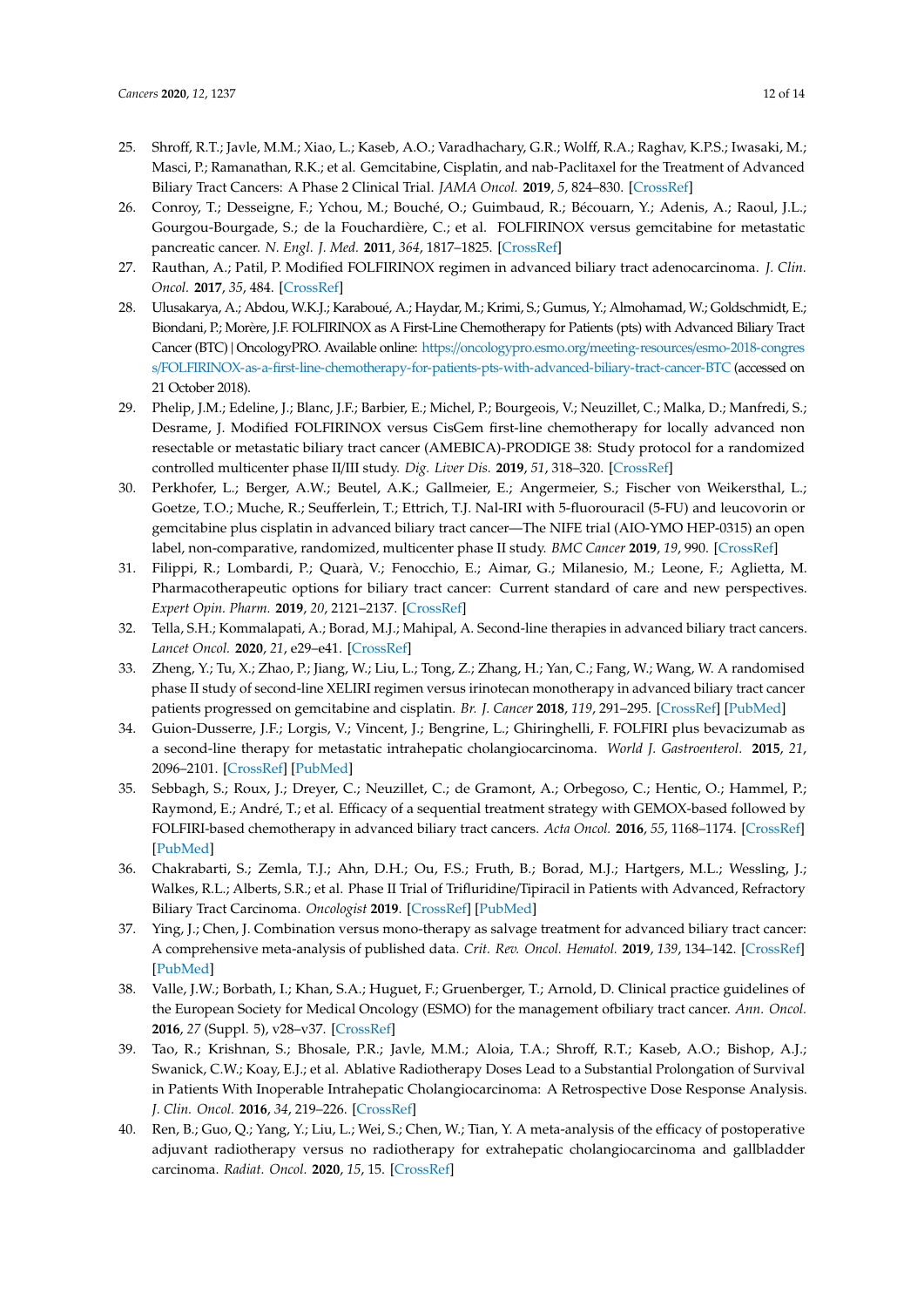- <span id="page-12-0"></span>41. Manterola, C.; Duque, G.; Grande, L.; de Aretxabala, X.; Conejeros, R.; Otzen, T.; García, N. A systematic review of the effectiveness of adjuvant therapy for patients with gallbladder cancer. *HPB* **2019**, *21*, 1427–1435. [\[CrossRef\]](http://dx.doi.org/10.1016/j.hpb.2019.02.019)
- <span id="page-12-1"></span>42. Ben-Josef, E.; Guthrie, K.A.; El-Khoueiry, A.B.; Corless, C.L.; Zalupski, M.M.; Lowy, A.M.; Thomas, C.R., Jr.; Alberts, S.R.; Dawson, L.A.; Micetich, K.C.; et al. SWOG S0809: A Phase II Intergroup Trial of Adjuvant Capecitabine and Gemcitabine Followed by Radiotherapy and Concurrent Capecitabine in Extrahepatic Cholangiocarcinoma and Gallbladder Carcinoma. *J. Clin. Oncol.* **2015**, *33*, 2617–2622. [\[CrossRef\]](http://dx.doi.org/10.1200/JCO.2014.60.2219)
- <span id="page-12-2"></span>43. Updates on Treating Intrahepatic Cholangiocarcinoma. Available online: https://[www.medscape.org](https://www.medscape.org/viewarticle/919827)/viewa rticle/[919827](https://www.medscape.org/viewarticle/919827) (accessed on 25 October 2019).
- <span id="page-12-3"></span>44. Abou-Alfa, G.K.; Macarulla Mercade, T.; Javle, M.; Kelley, R.K.; Lubner, S.; Adeva, J.; Cleary, J.M.; Catenacci, D.V.; Borad, M.J.; Bridgewater, J.A.; et al. ClarIDHy: A Global, Phase 3, Randomized, Double-Blind Study of Ivosidenib (IVO) vs. Placebo in Patients with Advanced Cholangiocarcinoma (CC) with a . . . | OncologyPRO. Available online: https://[oncologypro.esmo.org](https://oncologypro.esmo.org/meeting-resources/esmo-2019-congress/ClarIDHy-A-global-phase-3-randomized-double-blind-study-of-ivosidenib-IVO-vs-placebo-in-patients-with-advanced-cholangiocarcinoma-CC-with-an-isocitrate-dehydrogenase-1-IDH1-mutation)/meeting-resources/esmo-2019-c ongress/[ClarIDHy-A-global-phase-3-randomized-double-blind-study-of-ivosidenib-IVO-vs-placebo-i](https://oncologypro.esmo.org/meeting-resources/esmo-2019-congress/ClarIDHy-A-global-phase-3-randomized-double-blind-study-of-ivosidenib-IVO-vs-placebo-in-patients-with-advanced-cholangiocarcinoma-CC-with-an-isocitrate-dehydrogenase-1-IDH1-mutation) [n-patients-with-advanced-cholangiocarcinoma-CC-with-an-isocitrate-dehydrogenase-1-IDH1-mutation](https://oncologypro.esmo.org/meeting-resources/esmo-2019-congress/ClarIDHy-A-global-phase-3-randomized-double-blind-study-of-ivosidenib-IVO-vs-placebo-in-patients-with-advanced-cholangiocarcinoma-CC-with-an-isocitrate-dehydrogenase-1-IDH1-mutation) (accessed on 30 September 2019).
- <span id="page-12-4"></span>45. Phase I Study of BAY1436032 in IDH1-mutant Advanced Solid Tumors—Full Text View—ClinicalTrials.gov. Available online: https://[clinicaltrials.gov](https://clinicaltrials.gov/ct2/show/NCT02746081)/ct2/show/NCT02746081 (accessed on 16 April 2020).
- <span id="page-12-5"></span>46. Javle, M.; Lowery, M.; Shroff, R.T.; Weiss, K.H.; Springfeld, C.; Borad, M.J.; Ramanathan, R.K.; Goyal, L.; Sadeghi, S.; Macarulla, T.; et al. Phase II Study of BGJ398 in Patients With FGFR-Altered Advanced Cholangiocarcinoma. *J. Clin. Oncol.* **2018**, *36*, 276–282. [\[CrossRef\]](http://dx.doi.org/10.1200/JCO.2017.75.5009) [\[PubMed\]](http://www.ncbi.nlm.nih.gov/pubmed/29182496)
- <span id="page-12-6"></span>47. Vogel, A.; Sahai, V.; Hollebecque, A.; Vaccaro, G.; Melisi, D.; Al-Rajabi, R.; Paulson, A.S.; Borad, M.J.; Gallinson, D.; Murphy, A.G.; et al. LBA40—FIGHT-202: A phase II study of pemigatinib in patients (pts) with previously treated locally advanced or metastatic cholangiocarcinoma (CCA). *Ann. Oncol.* **2019**, *30*, v876. [\[CrossRef\]](http://dx.doi.org/10.1093/annonc/mdz394.031)
- <span id="page-12-7"></span>48. Voss, M.H.; Hierro, C.; Heist, R.S.; Cleary, J.M.; Meric-Bernstam, F.; Tabernero, J.; Janku, F.; Gandhi, L.; Iafrate, A.J.; Borger, D.R.; et al. A Phase I, Open-Label, Multicenter, Dose-escalation Study of the Oral Selective FGFR Inhibitor Debio 1347 in Patients with Advanced Solid Tumors Harboring FGFR Gene Alterations. *Clin. Cancer Res.* **2019**, *25*, 2699–2707. [\[CrossRef\]](http://dx.doi.org/10.1158/1078-0432.CCR-18-1959)
- <span id="page-12-8"></span>49. Meric-Bernstam, F.; Arkenau, H.; Tran, B.; Bahleda, R.; Kelley, R.; Hierro, C.; Ahn, D.; Zhu, A.; Javle, M.; Winkler, R.; et al. Efficacy of TAS-120, an irreversible fibroblast growth factor receptor (FGFR) inhibitor, in cholangiocarcinoma patients with FGFR pathway alterations who were previously treated with chemotherapy and other FGFR inhibitors. *Ann. Oncol.* **2018**, *29* (Suppl. 5), v100. [\[CrossRef\]](http://dx.doi.org/10.1093/annonc/mdy149)
- <span id="page-12-9"></span>50. Hyman, D.M.; Piha-Paul, S.A.; Won, H.; Rodon, J.; Saura, C.; Shapiro, G.I.; Juric, D.; Quinn, D.I.; Moreno, V.; Doger, B.; et al. HER kinase inhibition in patients with HER2- and HER3-mutant cancers. *Nature* **2018**, *554*, 189–194. [\[CrossRef\]](http://dx.doi.org/10.1038/nature25475)
- <span id="page-12-10"></span>51. Tan, A.C.; Oh, D.-Y.; Chao, Y.; Hsieh, C.-Y.; Chang, W.-L.; Isanto, F.; Chen, Y.-C.; McHale, M.; Lindmark, B.; Ng, M.C.H. Efficacy and safety of varlitinib, a reversible pan-HER tyrosine kinase inhibitor, in combination with platinum-based regimens in biliary tract cancers: A pooled analysis from three phase I studies. *J. Clin. Oncol.* **2019**, *37*, 331. [\[CrossRef\]](http://dx.doi.org/10.1200/JCO.2019.37.4_suppl.331)
- <span id="page-12-11"></span>52. Sun, W.; Patel, A.; Normolle, D.; Patel, K.; Ohr, J.; Lee, J.J.; Bahary, N.; Chu, E.; Streeter, N.; Drummond, S. A phase 2 trial of regorafenib as a single agent in patients with chemotherapy-refractory, advanced, and metastatic biliary tract adenocarcinoma. *Cancer* **2019**, *125*, 902–909. [\[CrossRef\]](http://dx.doi.org/10.1002/cncr.31872)
- <span id="page-12-12"></span>53. Tannapfel, A.; Sommerer, F.; Benicke, M.; Katalinic, A.; Uhlmann, D.; Witzigmann, H.; Hauss, J.; Wittekind, C. Mutations of the BRAF gene in cholangiocarcinoma but not in hepatocellular carcinoma. *Gut* **2003**, *52*, 706–712. [\[CrossRef\]](http://dx.doi.org/10.1136/gut.52.5.706)
- <span id="page-12-13"></span>54. Wardell, C.P.; Fujita, M.; Yamada, T.; Simbolo, M.; Fassan, M.; Karlic, R.; Polak, P.; Kim, J.; Hatanaka, Y.; Maejima, K.; et al. Genomic characterization of biliary tract cancers identifies driver genes and predisposing mutations. *J. Hepatol.* **2018**, *68*, 959–969. [\[CrossRef\]](http://dx.doi.org/10.1016/j.jhep.2018.01.009)
- <span id="page-12-14"></span>55. Basket Study of Entrectinib (RXDX-101) for the Treatment of Patients With Solid Tumors Harboring NTRK 1/2/3 (Trk A/B/C), ROS1, or ALK Gene Rearrangements (Fusions)—Full Text View—ClinicalTrials.gov. Available online: https://[clinicaltrials.gov](https://clinicaltrials.gov/ct2/show/NCT02568267)/ct2/show/NCT02568267 (accessed on 1 May 2020).